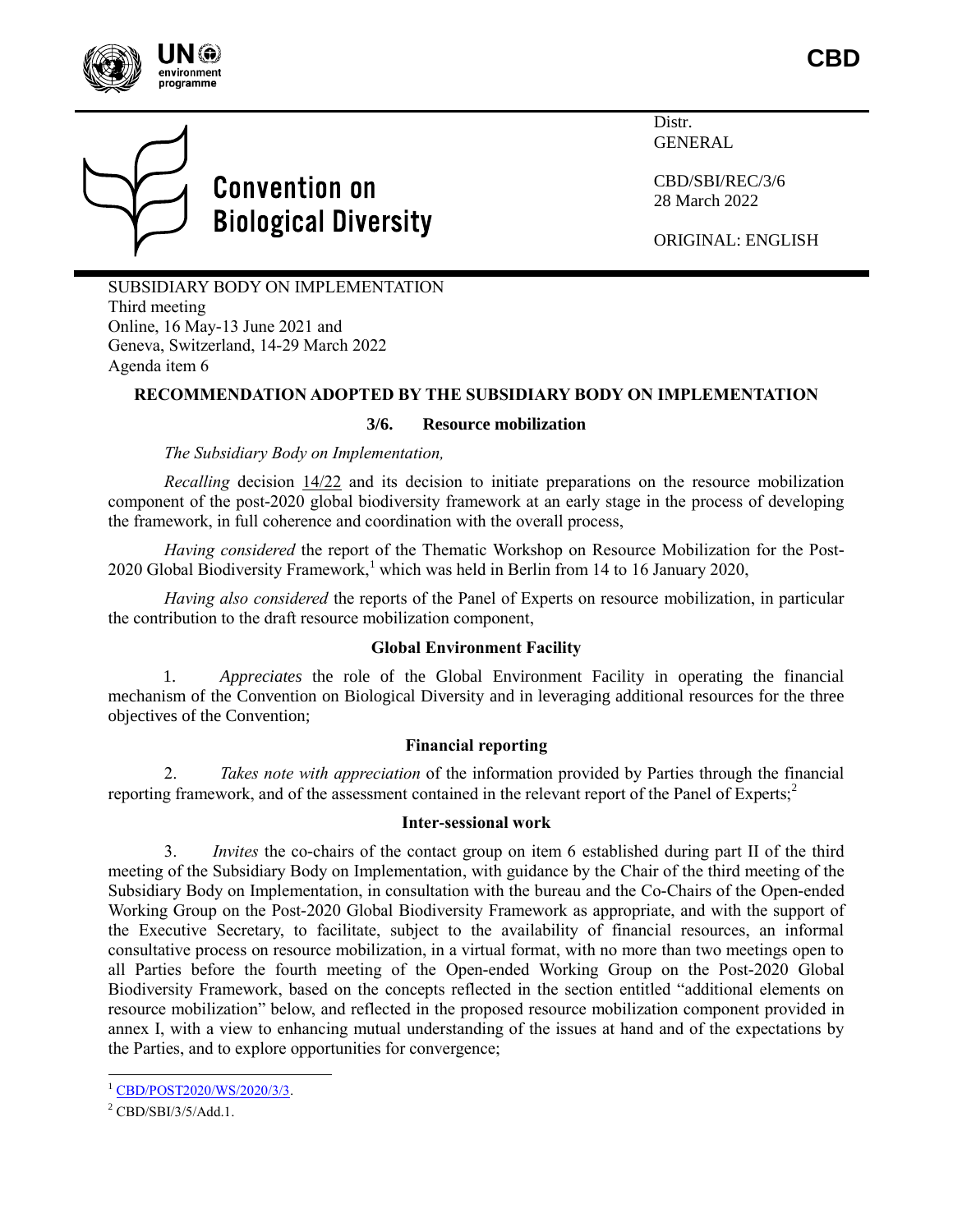# CBD/SBI/REC/3/6 Page 2

4. *Recommends* that the outcomes of agenda item 6 and the informal consultative process on resource mobilization are made available to the Open-ended Working Group on the Post-2020 Global Biodiversity Framework for its consideration, when it continues its deliberations in future meetings, and to the Conference of the Parties at its fifteenth meeting as appropriate;

5. *Recommends* that the Conference of the Parties at its fifteenth meeting adopt a decision along the following lines:

*The Conference of the Parties,*

*Emphasizing* the importance of increasing the [provision and] mobilization of financial resources from all sources [[and the provision of new and additional financial resources for implementation in developing countries] [, of [reducing,] [phasing out,] or redirecting [financial flows][expenditures] harmful for biodiversity,]] and of aligning [all] financial flows [with the three objectives of the Convention] for the effective implementation of the post-2020 global biodiversity framework,[ in accordance with Article 20 of the Convention,] [Article 25 of the Nagoya Protocol and Article 28 of the Cartagena Protocol,]

[*Acknowledging/recognizing* the Nagoya Protocol and other access and benefit-sharing frameworks as mechanisms whose effective implementation will allow the mobilization of resources towards countries that provide genetic resources and towards their indigenous peoples and local communities, who are providers of traditional knowledge,]

[*Reaffirming* the commitment of Parties to meet the obligations set out in the provisions of Article 20 of the Convention and in accordance with the Rio Principles,]

[*Emphasizing* that any new and innovative funding mechanisms are supplementary and do not replace the financial mechanisms established under the provisions of Article 21 of the Convention,]

*Recalling* Article 20 of the Convention as the basis for [providing and] mobilizing resources from all sources and the relevance of Article 11 in this regard, for the effective implementation of the post-2020 global biodiversity framework, and recognizing the need for enhanced international cooperation and for transformative, inclusive and equitable action across economies and society in this regard, in line with the Sustainable Development Goals [as well as the commitment of each Party, in accordance with its capabilities [and national circumstances], financial support and incentives for national activities intended to achieve the objectives of the Convention, and of developed country Parties to provide new and additional financial resources to enable developing country Parties to meet the agreed full incremental costs to them of implementing measures which fulfil the obligations of this Convention],

*Emphasizing* the importance of increasing the mobilization of financial resources from all sources and making the resources available in a timely manner, for the effective implementation of the post-2020 global biodiversity framework,

[*Acknowledging* the interlinkages and possible cross-fertilization between certain elements of the resource mobilization component as proposed by the Panel of Experts and the long-term strategic approach to mainstreaming developed with the support of the Informal Advisory Group on Mainstreaming,]

[*Noting*][*Recognizing*] the importance of biodiversity mainstreaming for strengthening resource mobilization and the effective and efficient use of [financial] resources, in order to support the conservation and sustainable use of biodiversity,

[*Recognizing* the importance of biodiversity mainstreaming for [the adequate valuation of ecosystem services] [economic systems and financial markets to more appropriately value and protect natural capital,]] [and [for a sustainable] [to build ecosystem resilience into the economic]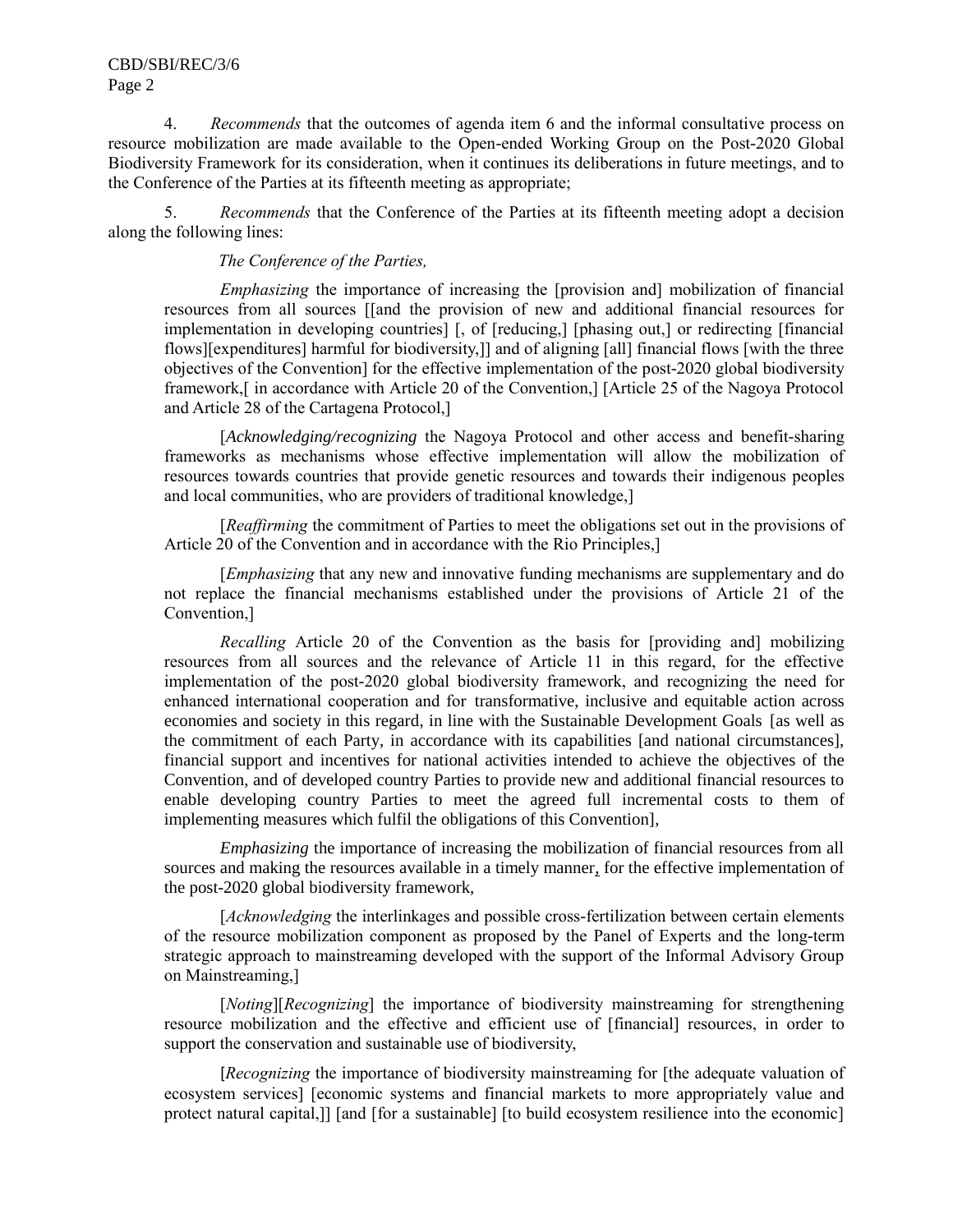recovery after the pandemic], [while acknowledging the specific financial, capacity and technology gaps faced by developing countries to support mainstreaming policies,]

*Stressing* the importance of [biodiversity mainstreaming and] resource mobilization to build ecosystem resilience to support the [sustainable, inclusive, and equitable] [economic] recovery after the pandemic,

[*Underlining* the potential contribution of implementing Article 11 of the Convention, on incentive measures, for the mobilization of financial resources,]

*Reiterating* the important role of national biodiversity strategies and action plans as a basis for identifying national funding needs and priorities, and for the effective and efficient mobilization of [financial] resources from all sources in accordance with national circumstances and priorities [and in line with Article 20 of the Convention and principle 7 of the Rio Declaration on Environment and Development], including, as applicable, for the implementation of the protocols under the Convention, and for the synergistic implementation of other biodiversityrelated conventions,

*Recalling* that Parties are invited to prepare national finance plans or other similar planning instruments, in the context of national biodiversity strategies and action plans, in line with sub-goal 2.2 of the strategy for resource mobilization adopted by decision IX/11, [highlighting the need for further discussions on possible elements to be considered under their preparation,]

*[Welcoming* that the preparation of national biodiversity finance plans or similar planning instruments will be supported by the eighth replenishment of the Global Environment Facility under its Strategy and Programming Directions,<sup>13</sup>

*Recognizing* the need for effective partnerships and collaboration among all relevant actors, and for strengthening partnerships with businesses and the financial sector for mobilizing resources and to align financial flows with the mission of the post-2020 global biodiversity framework,

*Cognizant* of the opportunities for harnessing synergies among the Rio conventions, including synergies related to the mobilization and use of resources for biodiversity conservation and sustainable use,

1. *Expresses its appreciation* to the Government of Germany for providing financial support to the work of the Panel of Experts on resource mobilization, and for hosting the Thematic Workshop on Resource Mobilization for the Post-2020 Global Biodiversity Framework, which was held in Berlin from 14 to 16 January 2020;

2. [*Takes note* of] [*Appreciates*] the final report of the Panel of Experts, which provides an assessment of the resources from all sources needed for the implementation of the post-2020 global biodiversity framework, as well as the other reports of the Panel of Experts, considered by the Subsidiary Body on Implementation at its third meeting;[ and notes [with concern] that multilateral international financial flows for biodiversity represent a [significantly small] fraction of total global biodiversity finance;] [and notes that [therefore] redirecting resources harmful to biodiversity, generating additional resources from all sources and enhancing the effectiveness and efficiency of resource use, are [essential] elements of resource mobilization;]

3. *Takes note* of the final analysis of financial reporting frameworks received by Parties, prepared by the Executive Secretary;<sup>4</sup>

 $\overline{a}$ 

 $3$  Paragraph to be kept in abeyance pending adoption of the GEF-8 Strategy and Programming Directions.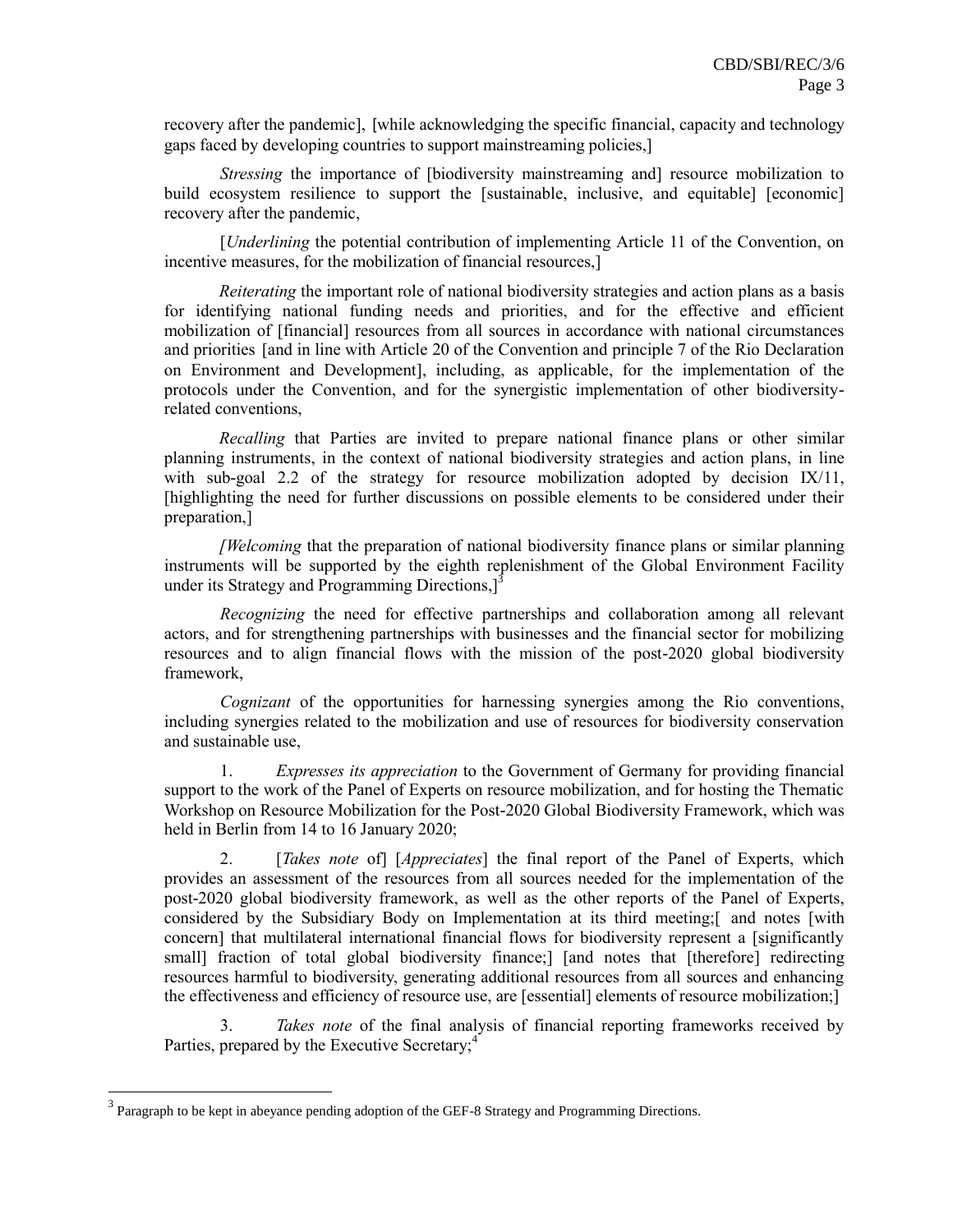4. *Notes with appreciation* the progress made both by developed country and by developing country Parties<sup>[1]</sup>, as well as Parties with economies in transition [and small island developing States] [and centres of origin of genetic resources]], in implementing the strategy for resource mobilization and the targets for resource mobilization adopted under Aichi Biodiversity Target 20;

5. [*Recognizes* that, despite the progress made, there is a considerable and persistent funding gap for the effective implementation of the Aichi Biodiversity Targets, and that more efforts will be required in order to [provide and] mobilize resources [from all sources][, in accordance with Article 20 of the Convention] [and principle 7 of the Rio Declaration on Environment and Development], in a manner commensurate with the level of ambition of the [implementation of the post-2020 global biodiversity] framework [and with the incremental costs that developing countries will need to meet for the implementation of the post-2020 global biodiversity framework];

6. *Also recognizes* the ongoing need of developing countries for other means of implementation, including technical [and financial] support and capacity-building, including to undertake domestic action to mobilize resources and monitor and report thereon;

[7. *Affirms* that developed countries' adequate and sustainable funding support are the main sources for implementation of the Convention;]

[8. *Decides* to maintain the eligibility of all developing countries for biodiversity financial support;]

# **[Process to update annexes of decisions I/2 and VIII/18**

9. *Recalls* Article 20.2 of the Convention, which provides the mandate to establish, periodically review and, if necessary, amend the list of developed country Parties and other Parties which voluntarily assume the obligations of the developed country Parties, the latest update of which is provided in the annex to decision VIII/18;

10. *Notes* with concern that the list of Parties which voluntarily assume the obligations of the developed country Parties has not been reviewed since 2006;

11. *Affirms* the importance of burden-sharing among all constituents and expanding the donor base to increase financial resources from all sources, consistent with decision 14/22;

12. *Notes* the increasing role and importance of public and private financial institutions, philanthropic organizations and the private sector in helping to fulfil the objectives of the Convention, as part of a growing commitment to achieve the Sustainable Development Goals, and welcomes their support of developing country Parties in the implementation of the Convention, as a complement to the continuing efforts of developed country Parties;

13. *Decides* to:

l

(a) Review the annex to decision VIII/18 at the upcoming fifteenth meeting of the Conference of the Parties, with a view to modernizing and updating the list so it reflects current realities and recognizes the assistance being provided by a number of Parties and entities that are not listed in the annex, and to welcome the contributions of these and all Parties and entities that have capabilities and willingness to help achieve the objectives of the Convention;

<sup>&</sup>lt;sup>4</sup> The Executive Secretary will prepare the report in line with established practice, based on submissions by Parties, for information of the Conference of the Parties at its fifteenth meeting.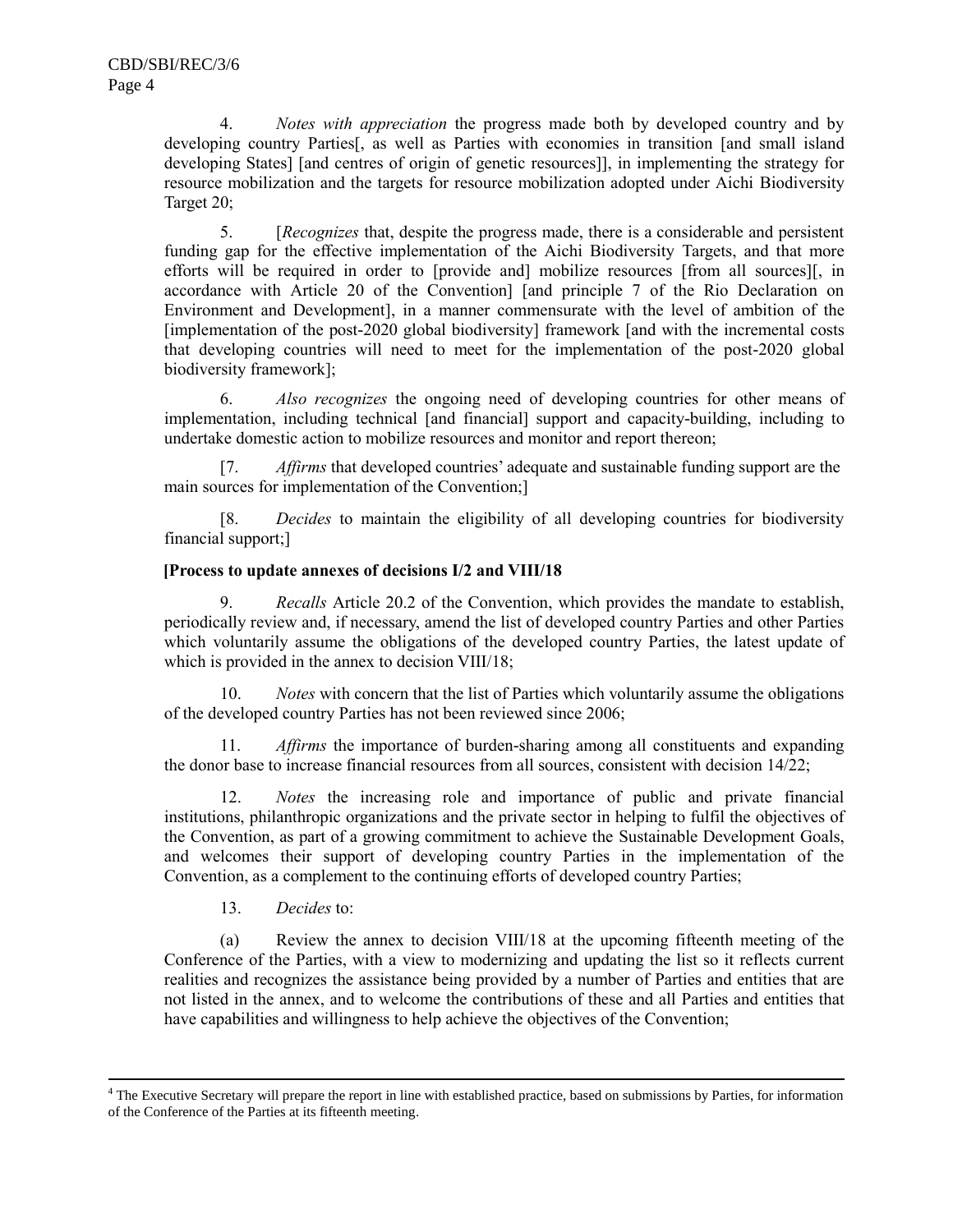(b) Review the eligibility criteria provided in decision I/2, annex I, with a view to ensuring that resources are provided to countries that require the most urgent assistance, especially noting the specific needs and special situation of least developed countries, small island developing States, countries with arid and semi-arid zones, and coastal and mountainous areas; and requests the Executive Secretary to develop elements to update such criteria for consideration at the fifteenth meeting of the Conference of the Parties, taking into account the most recent criteria used by the International Bank for Reconstruction and Development (IBRD, World Bank);]

### **Successor to the current strategy for resource mobilization**

## **Option A**

[14. [*Adopts*] [*Takes note* of] the [successor to the current] strategy for resource mobilization, contained in annex I to the present recommendation[, taking into account national circumstances;]

15. *Invites* Parties and other Governments to take the [successor to the current] strategy for resource mobilization into consideration as a flexible framework guiding implementation of the resource mobilization target(s) of the post-2020 global biodiversity framework[, in accordance with national circumstances];

16. *Invites* relevant international organizations and initiatives to support the implementation at all levels of the [successor to the current] strategy for resource mobilization;

17. [*Invites*][*Encourages*] relevant bilateral and multilateral funding organizations as well as the Global Environment Facility to provide technical and financial support as well as capacity-building, for implementation of the [successor to the current] strategy for resource mobilization in developing countries and countries with economies in transition as well as small island developing States, [in accordance with national [needs,] circumstances and priorities]];

## **Option B**

[14. *Requests* the Subsidiary Body on Implementation at its fourth meeting to provide recommendations on the revision of the current strategy for resource mobilization based on the elements contained in annex I to the present recommendation and submissions provided by Parties, other Governments and relevant organizations and initiatives;

15. *Decides* to revise the current strategy for resource mobilization at its sixteenth meeting based on the recommendations of the Subsidiary Body on Implementation to facilitate the timely implementation of the post-2020 global biodiversity framework;

16. *Invites* Parties, other Governments, as well as relevant international organizations and initiatives to make submissions to the Executive Secretary on the revision and their past experience with the current resource mobilization strategy with a view to its revision to facilitate the implementation of the post-2020 global biodiversity framework;

17. *Requests* the Executive Secretary to compile and synthesize all submissions received and prepare a draft successor to the current strategy for resource mobilization for consideration by the Subsidiary Body on Implementation at its fourth meeting].

### **National finance plans**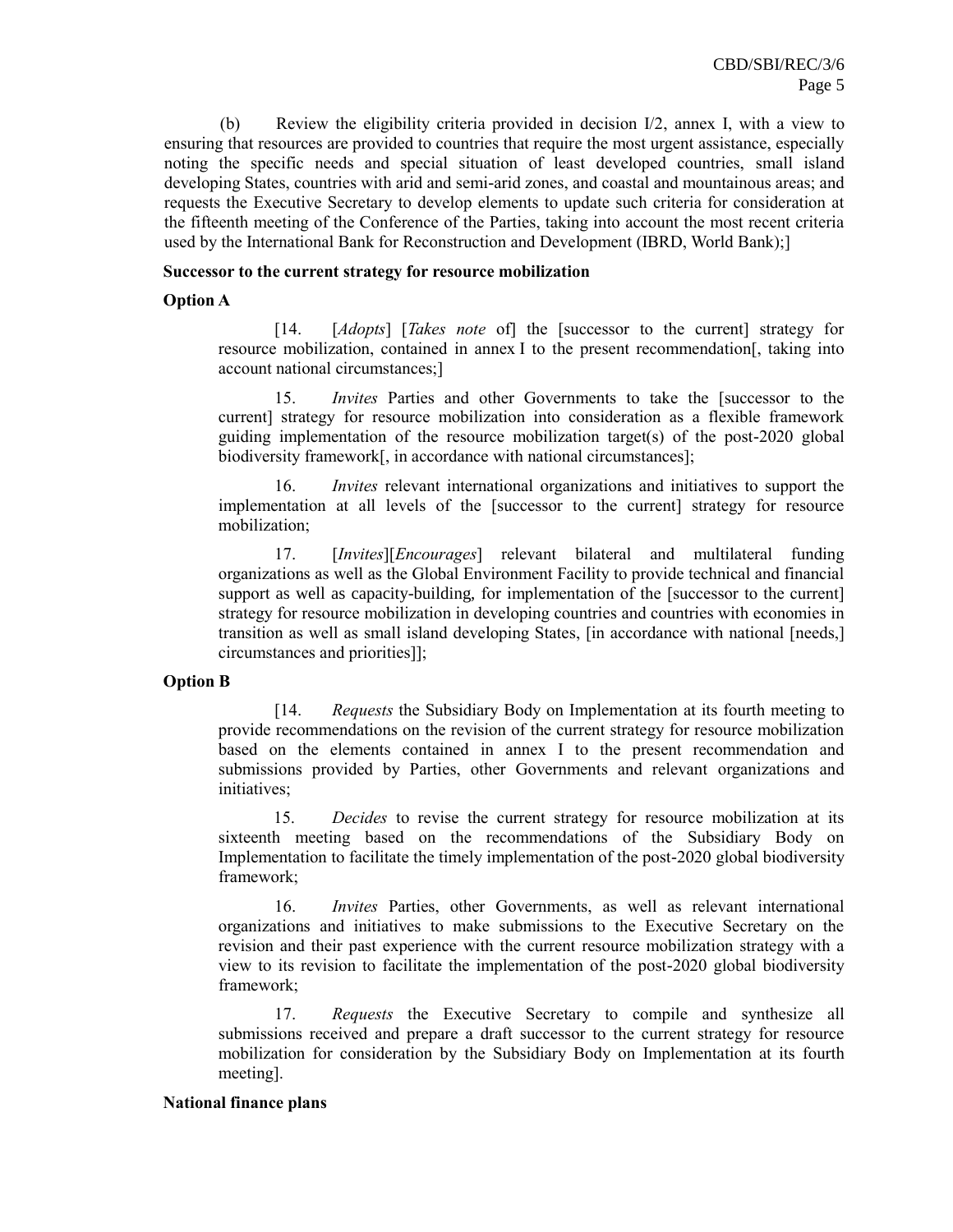18. *Invites* Parties to develop, update and implement national biodiversity finance plans or similar instruments, based on national biodiversity strategies and action plans, and to identify available [and potential] national and international resources [from all sources] and financial gaps and constraints and/or the cost of implementation of their national biodiversity strategies and action plans, to [ensure] [mobilize] adequate and timely [mobilization of] international and national financial resources for the effective [national] implementation of the post-2020 global biodiversity framework[, taking into account Article 20.4 of the Convention];

## **Option A**

[19. *Encourages* developed country Parties to reflect in their national finance plans or similar instruments, their financial contribution to the implementation of the Convention, in developing country Parties;]

## **Option B**

[19. [*Encourages]* [*Invites*] developed country Parties and other Parties in a position to do so to [consider] [reflect] [disclose in their relevant financial planning and reporting instruments] in relevant planning instruments [in their national finance plans or similar planning instruments, [and/or the cost of implementation of their national biodiversity strategies and action plans,] [the percentage of gross domestic product they intend to affect as financial contribution to the implementation of the post-2020 global biodiversity framework,]] their financial contribution to developing country Parties [and Parties with economies in transition,] for their implementation of the Convention, including their national biodiversity strategies and action plans, in recipient country Parties<sup>[11]</sup>, consistent with [Article 20] [Articles 20(2) and 20(3)] of the Convention] [and decision XIII/21];]

[20. *Encourages* developing country Parties, as appropriate, to provide information in their national finance plans, on financial, technology development and transfer, and capacity-building support needed and received to implement their national biodiversity strategies and action plans;]

21. *Takes note with appreciation* of the work of relevant and interested international organizations and initiatives, including the Biodiversity Finance Initiative of the United Nations Development Programme, to provide financial and technical support and capacity-building for interested countries in the development, updating and implementation of national finance plans for biodiversity, and for the refinement of the Biodiversity Finance Initiative methodology;

22. *Invites* the Biodiversity Finance Initiative of the United Nations Development Programme and other relevant and interested international organizations and initiatives to continue and expand their support to the development, updating and implementation of the finance plans referenced in the previous paragraph, including by providing technical guidance in accordance with the national circumstances and capacities of the implementing Parties [and in line with their public policies];

23. [*Invites] [Requests]* the Global Environment Facility to support the development and implementation of national biodiversity finance plans or similar planning instruments to support efforts by [eligible] [recipient] [developing] countries [and countries with economies in transition] to mobilize resources at the domestic level in support of the implementation of their national biodiversity strategies and action plans and the global biodiversity framework;

[24. *Urges* Parties to allocate and disburse resources [from any source] in a strategic and targeted manner, orienting them towards achieving [the commitments and goals established in] their national biodiversity strategies and action plans[, in accordance with Article 20 of the Convention];]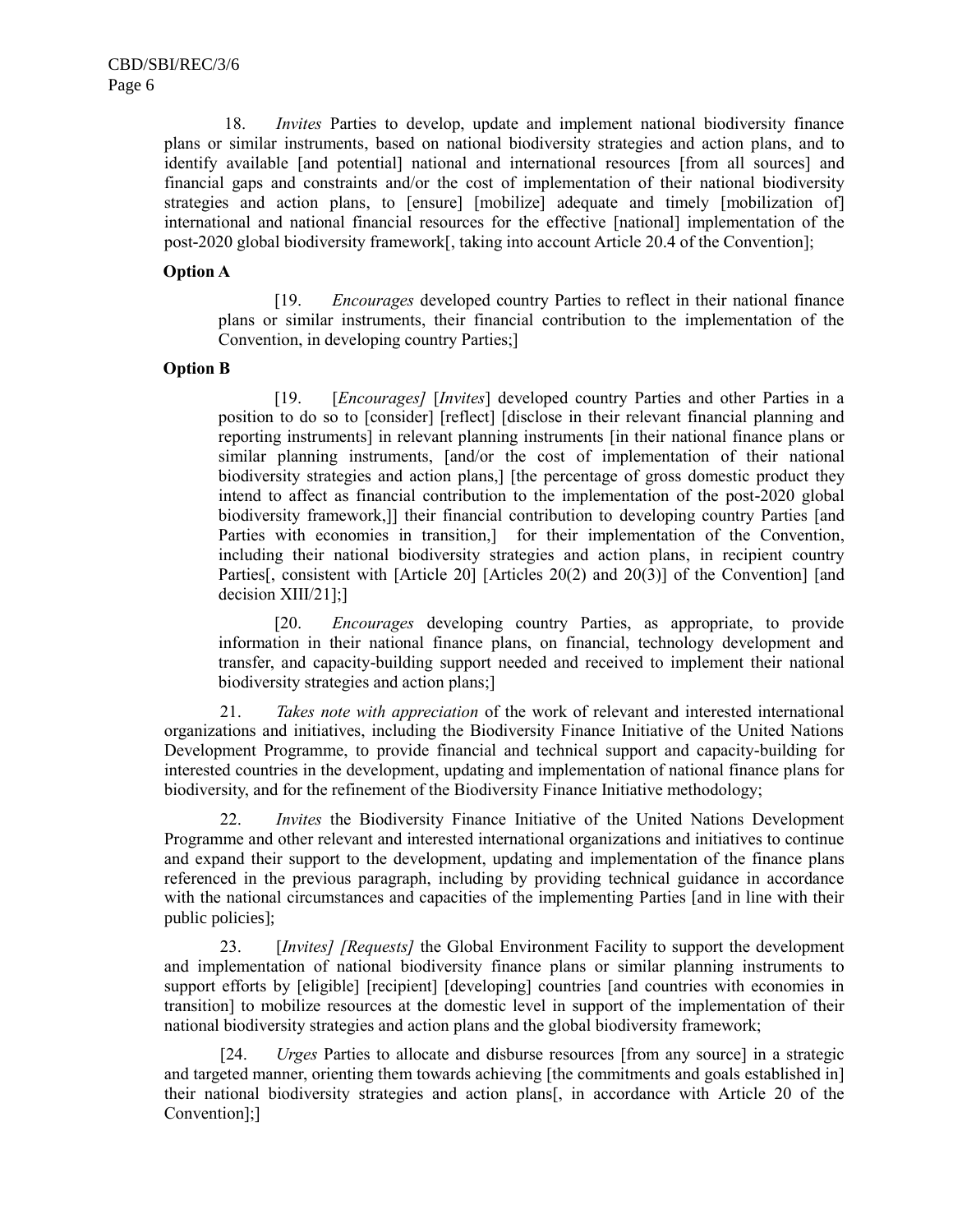### **Synergies among conventions**

25. *Takes note with appreciation* of the recent programmatic initiatives of funds such as the Land Degradation Neutrality Fund under the United Nations Convention to Combat Desertification, the Green Climate Fund, and the Global Environment Facility as well as other bilateral and multilateral funding mechanisms, to harness synergies in project development and financing for the purpose of the objectives of the Rio conventions and [global] biodiversity/related Conventions and agreements;

26. *Encourages* the funds and funding mechanisms mentioned in the previous paragraph to continue and intensify their work with a view to generating and increasing biodiversity co-benefits [to contribute to closing the biodiversity financing gap] [through complementary, coherent and collaborative interventions that generate greater impact as well as to enhance efforts to simultaneously tackle biodiversity loss, climate change and land degradation][as well as to enhance efforts address multiple environmental objectives, consistent with national priorities];

# **Supportive action on scaling and aligning incentive measures as per Article 11 of the Convention<sup>5</sup>**

[27. [*Takes note* [*with appreciation*] of][*Appreciates*] the work of the Environmental Policy Committee of the Organisation for Economic Co-operation and Development to support countries in scaling up and aligning incentives, in particular on guidance to identify and assess [incentives, including] subsidies harmful to biodiversity, on tracking economic instruments and finance for biodiversity, and on aligning national budgets with climate, biodiversity and other environmental objectives, as well as the work of the United Nations Environment Programme on fiscal reform for sustainable agriculture, and [encourages][invites] the organizations to continue and further intensify this work [, in particular to provide guidance on the elimination of subsidies harmful to biodiversity] [, in accordance with the rights and obligations of Parties under other relevant international agreements];]

[28. *Invites* the Biodiversity Finance Initiative of the United Nations Development Programme, in collaboration with other interested and relevant organizations and initiatives, as well as the Executive Secretary, and in line with the guidance of the Environmental Policy Committee of the Organisation for Economic Co-operation and Development, to develop a methodology to evaluate the impact and efficiency of the positive and harmful incentives provided to different sectors associated with the management of biodiversity, with a view to reforming the incentives that are ineffective, inefficient and/or contradictory, to eliminate the harmful, and promote the positive ones;]

[29. *Invites* the BIOFIN Initiative to develop a methodology for the evaluation of positive and harmful incentives in different sectors, with a view to eliminating the harmful ones and promoting the positive ones, in line with guidance from the Organisation for Economic Cooperation and Development, and also for the analysis of improvement in efficiency, efficiency and transparency in resources use, and for the promotion of synergies between the financing for climate change, the Sustainable Development Goals, and biodiversity;]

## **Financial reporting**

[30*. Requests* the Executive Secretary to establish a technical expert group with terms of reference adopted at the fifteenth meeting of the Conference of the Parties on the successor

<sup>&</sup>lt;sup>5</sup> The rest of the text (paragraphs 26 to 40 and annex I) were not discussed by the Subsidiary Body on Implementation at its third meeting.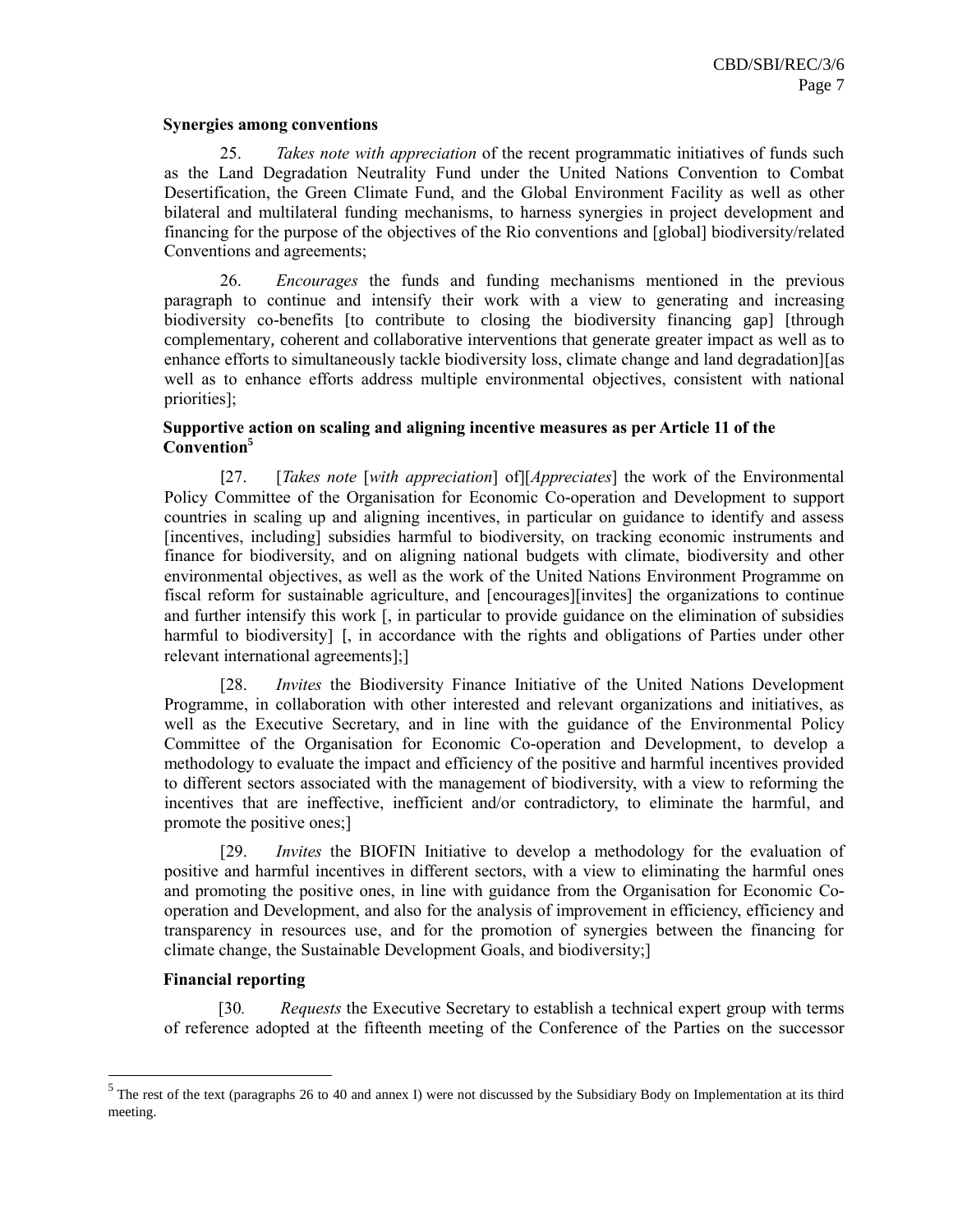l

financial reporting framework for the consideration of the Conference of the Parties at its sixteenth meeting; $^{6}$ ]

[31. *Decides* to [develop], [with a view to] [ and] [consider] [adopt[ing]], at its sixteenth meeting, an updated and streamlined [and more efficient] financial reporting framework, [fully aligned with the monitoring framework of the post-2020 global biodiversity framework and its resource mobilization component,] taking into account [the analysis and recommendations of the panel of experts] and, as appropriate, making use of, existing international statistical frameworks and reporting frameworks[, including those referred to in paragraphs 32 and 33 below], and requests the [Executive Secretary] [Subsidiary Body on Implementation] to develop a draft of this framework [for consideration by the Subsidiary Body on Implementation] at its fourth meeting;

32. [*Invites*] [*Encourages*] Parties to consider reporting, or strengthen reporting, as applicable, of their domestic biodiversity-related expenditures under existing international statistical frameworks[[, in accordance with national circumstances and priorities], such as (a) the Government Finance Statistics (expenditures by functions of government) maintained by the International Monetary Fund, (b) the Organisation for Economic Co-operation and Development [and] (c) the framework for environmental expenditure accounts of the United Nations System of Environmental-Economic Accounting (SEEA), operated by Eurostat and the Organisation for Economic Co-operation and Development[, and (d) the Creditor Reporting System of the Organisation for Economic Co-operation and Development] [, and to provide the Executive Secretary with information on such reporting activities]];

[33. *Invites* Parties and other Governments that are members of the Development Assistance Committee of the Organisation for Economic Co-operation and Development to consider further strengthening, as appropriate, the reporting of the international biodiversityrelated financial flows that they have provided for developing countries and countries with economies in transition, to the Creditor Reporting System of the Organisation for Economic Cooperation and Development, taking into account the Rio marker methodology and its further refinements[, in particular with a view to the measurement and reporting of the biodiversityrelevant share of multilateral core contributions][, as well as relevant information from multilateral development banks, and to provide the Executive Secretary with information on such reporting activities];]

[34. *Invites* relevant Parties that are non-members of the Development Assistance Committee of the Organisation for Economic Co-operation and Development to consider reporting, on a voluntary basis and as applicable, the international biodiversity-related financial flows that they have provided for developing countries and countries with economies in transition, to the Creditor Reporting System of the Organisation for Economic Co-operation and Development, taking into account the Rio marker methodology and its further refinements [as well as relevant information from multilateral development banks];]

[35. *Invites* relevant Parties that are developed countries and other Governments to further strengthen the reporting of international biodiversity-related financial flows that they have provided for developing countries and countries with economies in transition, to the Convention on Biological Diversity, including in their national reports;]

[36. *Invites* the United Nations Committee of Experts on Environmental-Economic Accounting, the United Nations Statistics Division, the International Monetary Fund, the Organisation for Economic Co-operation and Development, and other relevant and interested

<sup>&</sup>lt;sup>6</sup> The Executive Secretary will prepare the terms of reference for the proposed ad hoc technical expert group for possible consideration by the Conference of the Parties at its fifteenth meeting.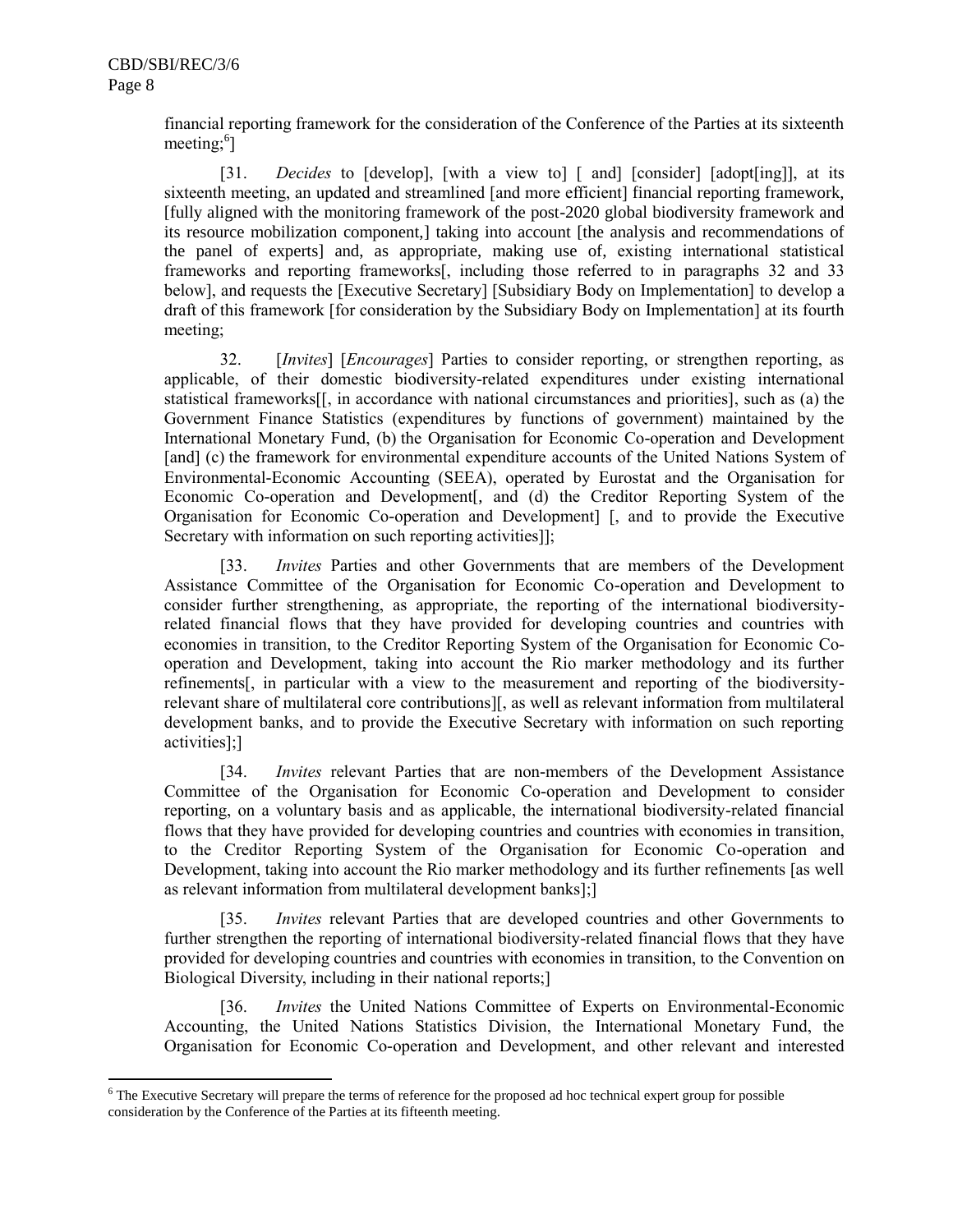institutions, in collaboration with the Executive Secretary, to further develop, building on existing statistical frameworks and classifications, methodologies for expenditures related to biodiversity as well as associated reporting;]

37. *Invites* [multilateral][all] development banks and other interested funding institutions [, with a view to enhancing the transparency of financial flows that support achieving the three objectives of the Convention], to develop and apply a common methodology, [consistent with the Rio marker criteria of the Organisation for Economic Co-operation and Development,] to identify and report investments in their portfolio that [substantially] contribute to [the protection and restoration of biodiversity and ecosystems,] [achieving the three objectives of the Convention], taking into account [other] relevant international [guidance and good international practice][agreements and the specific challenges faced by developing countries to access financial flows];

38. *Invites* the Development Assistance Committee of the Organisation for Economic Co-operation and Development to continue improving, as appropriate, the Rio marker methodology[ and supporting countries' reporting against the biodiversity marker[, including supporting them to address current gaps in coverage, such as those related to multilateral international financial flows for biodiversity, [and to the tracking of private flows];]]

### **Strengthening partnerships**

39. *Encourages* financial [and productive] sector institutions, including businesses [and regulatory agencies], with the support of relevant international organizations and initiatives[, such as the United Nations Development Programme and the Finance Initiative of the United Nations Environment Programme]: (a) to assess and disclose their biodiversity impacts, dependencies, and risks, [in line with [relevant international agreements and, as appropriate,] recent work on nature-related financial disclosures]; (b) [to take action][to internalize the positive externalities of nature in the form of ecosystem services into production models so that investment in biodiversity conservation becomes a rational (for-profit) decision for industries to take action on biodiversity conservation] to [at least] [progressively] decrease [and eliminate] negative impacts on ecosystems and biodiversity of investments in their portfolios [and support sustainable business models to foster the sustainable use of biodiversity]; and (c) to develop and apply tools for biodiversity financing with a view to increasing the amount of dedicated biodiversity finance [and foster the implementation of innovative financial mechanisms, such as payments for ecosystem services schemes][; (d) to address the consequences of the residual negative impacts on biodiversity that cannot be otherwise mitigated;][(e) to eliminate incentives that are harmful for biodiversity and promote incentives that are positive for biodiversity;] [(f) to align all financial flows with the mission of the framework];

## **Supportive activities of the Executive Secretary**

[40. *Requests* the Executive Secretary, subject to the availability of financial resources[, to collaborate with relevant organizations and initiatives with a view to facilitating and supporting the work referenced in the previous paragraphs and, in particular]:

(a) To further collaborate with the Biodiversity Finance Initiative of the United Nations Development Programme and other relevant and interested organizations and initiatives to facilitate and support the work referenced in paragraphs 18 to 22 above;

(b) [To collaborate with relevant organizations and initiatives to improve reporting of biodiversity-related funding under existing international statistical reporting frameworks and classifications, as per paragraphs 36 to 38 above, with a view to developing options for a simplified and more effective [and transparent] financial reporting framework;

(c) [To collaborate with a wider[ range of [relevant actors, including] financial institutions, including development banks and businesses in the financial sector, [companies and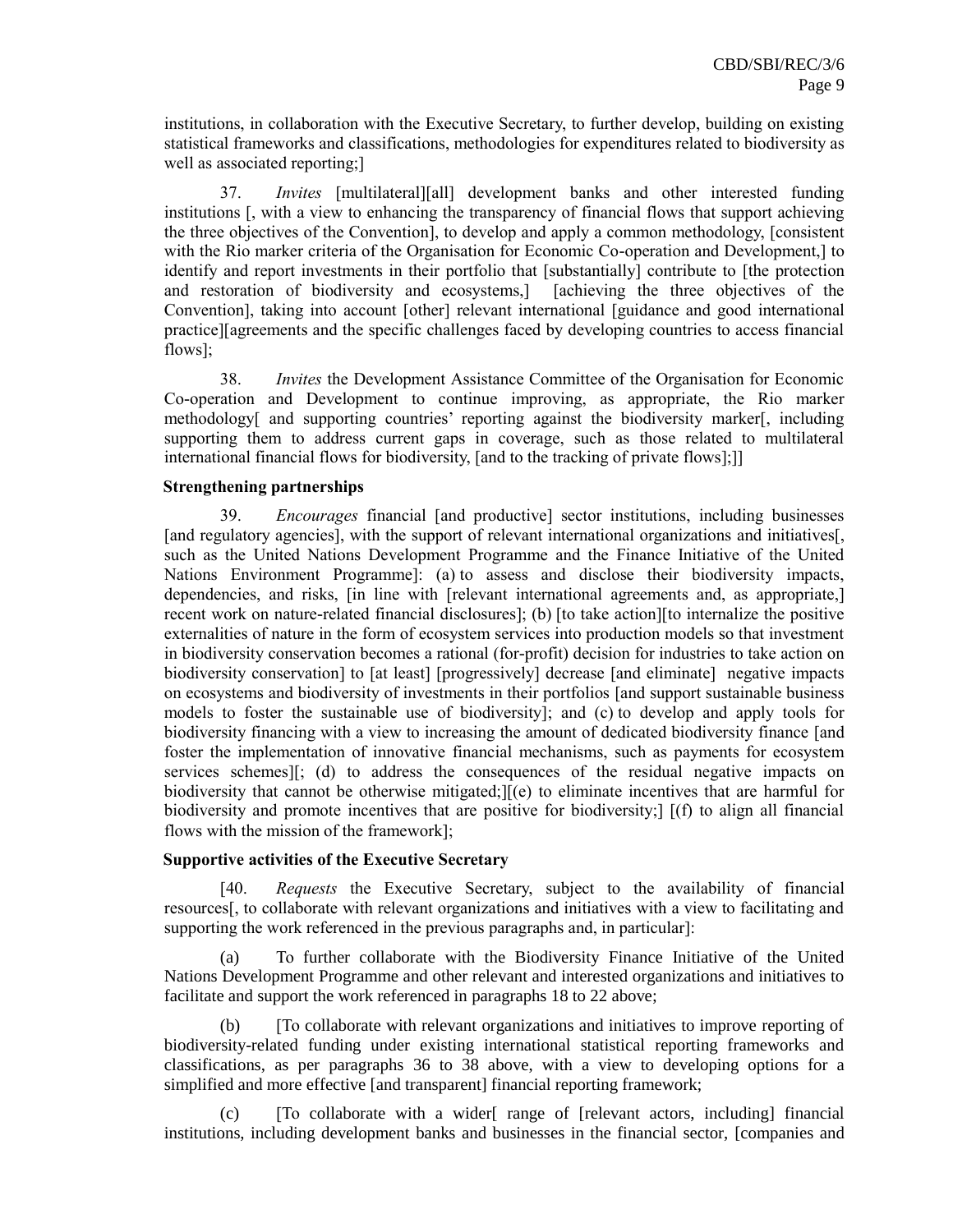philanthropic organizations,] [as appropriate and in accordance with existing rules and regulations,] to support the implementation of the [successor to the current] strategy for resource mobilization in their own activities, as per paragraph 39 above;]

(d) To continue and intensify collaboration with relevant organizations and initiatives with a view to further promoting supportive action on scaling and aligning incentive measures in accordance with Article 11 of the Convention, as per paragraph 27 above;

(e) To continue and intensify collaboration with relevant bilateral and multilateral funding mechanisms with a view to further catalysing synergies in project development and financing for the purpose of the objectives of the Rio conventions [and the Sustainable Development Goals]];

[(f) To prepare a report on the relationship between public debt, austerity measures and the implementation of the Convention, with a view to removing specific impediments to the implementation of the Convention];

(g) To prepare a progress report including recommendations on the above-mentioned activities for consideration by the Subsidiary Body on Implementation at its fourth meeting.]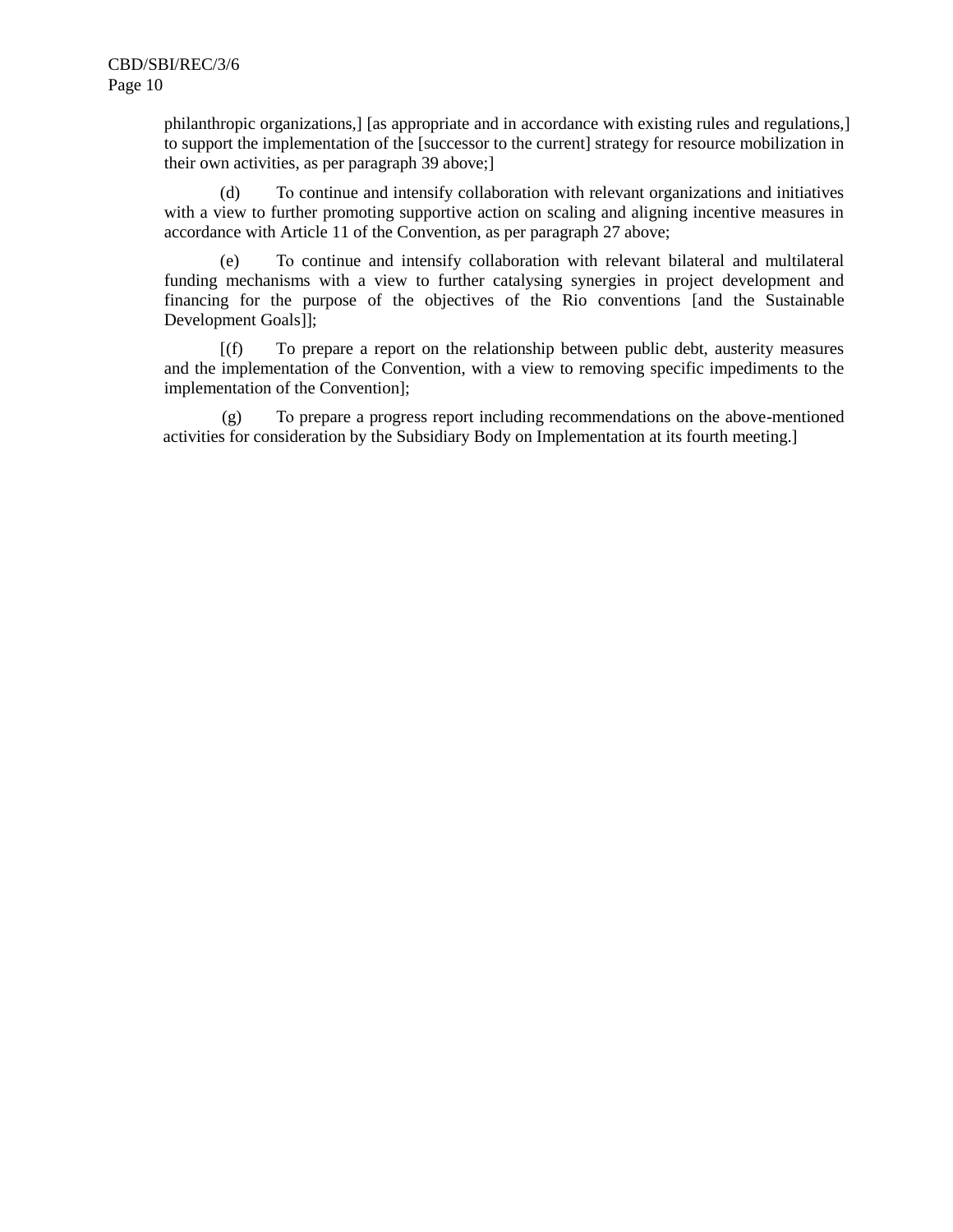## **[\*\*\*Additional elements on resource mobilization\***

## - *Global biodiversity fund*

Decides to establish the Global Biodiversity Fund and designate the Global Biodiversity Fund as an operating entity of the financial mechanism of the Convention, in accordance with Article 21 of the Convention, with arrangements to be concluded between the Conference of the Parties and the Fund at the sixteenth meeting of the Conference of the Parties to ensure that it is accountable to and functions under the guidance of the Conference of the Parties to support projects, programmes, policies and other activities in developing country Parties, in accordance with the terms of reference as agreed upon under annex II.

- *Placeholder for the elaboration of potential new funds and new functions to support the financial mechanism*

This is a placeholder for the elaboration of potential new funds and new functions to support the financial mechanism. We recognize the need for new financial resources to implement the post-2020 global biodiversity framework. The framework needs financial mechanisms that can support increased ODA flows, increased domestic resource mobilization, leverage private sector funding. Since the adoption of the Convention, the world has developed new financing tools to enhance public and private finance such as blended finance, credit enhancement mechanisms, green banks, and green bonds, as well as emerging practices on nature-related risk disclosure and public funding backed de-risking tools to leverage private sector funding. We have seen the emergence of new public and public-private instruments like the Green Climate Fund, the Land Degradation Neutrality Fund. We would like to ensure that the resource mobilization text has a placeholder so that we can elaborate new and innovative functions to support the funding of the implementation of the post-2020 global biodiversity framework.

### - *Payment for environmental services schemes*

Recognizes that payments for environmental services<sup>7</sup> schemes are an effective and efficient mechanism to support and stimulate the adequate monetary valuation of conservation, restoration, management and sustainable use activities that enhance the provision of ecosystem services<sup>8</sup> and to engage indigenous peoples and local communities and the private sector, among other relevant stakeholders, and calls upon Parties to develop payments for environmental services schemes, among other innovative financial mechanisms, in line with national circumstances and priorities and consistent with relevant international obligations, to generate new and additional resources for the implementation of the Convention and the post-2020 global biodiversity framework.

## - *Global Environment Facility*

l

Recalls that the Global Environment Facility is the institutional structure entrusted with the operation of its financial mechanism, in accordance with Article 21 of the Convention;

- *Task Force for Nature Related Financial Disclosures*

<sup>\*</sup> The paragraphs under this section were inserted at the request of the co-chairs of the contact group on item 6 in order to capture ideas expressed by Parties with regard to resource mobilization for the post-2020 global biodiversity framework. These should be considered as placeholders to allow these issues to be further discussed in preparation for and during the fifteenth meeting of the Conference of the Parties.

<sup>7</sup> "*Environmental services are human activities especially designed for contributing to the maintenance, recovery and/or improvement of ecosystem services, implemented in accordance with a standardized monitoring method, and not aimed at producing any commercial goods or services*". Proposed definition for further discussions.

<sup>8</sup> "*Ecological processes or functions having monetary or non-monetary value to individuals or society at large. These are frequently classified as (1) supporting services such as productivity or biodiversity maintenance, (2) provisioning services such as food, fiber or fish, (3) regulating services such as climate regulation or carbon sequestration and (4) cultural services such as tourism or spiritual and aesthetic appreciation*". Fifth Assessment Report Final. Glossary – IPCC. "*The benefits people obtain from ecosystems. According to the original formulation of the Millennium Ecosystem Assessment, ecosystem services were divided into supporting, regulating, provisioning and cultural*". The Global Assessment Report on Biodiversity and Ecosystem Services. Annex I, Glossary – IPBES.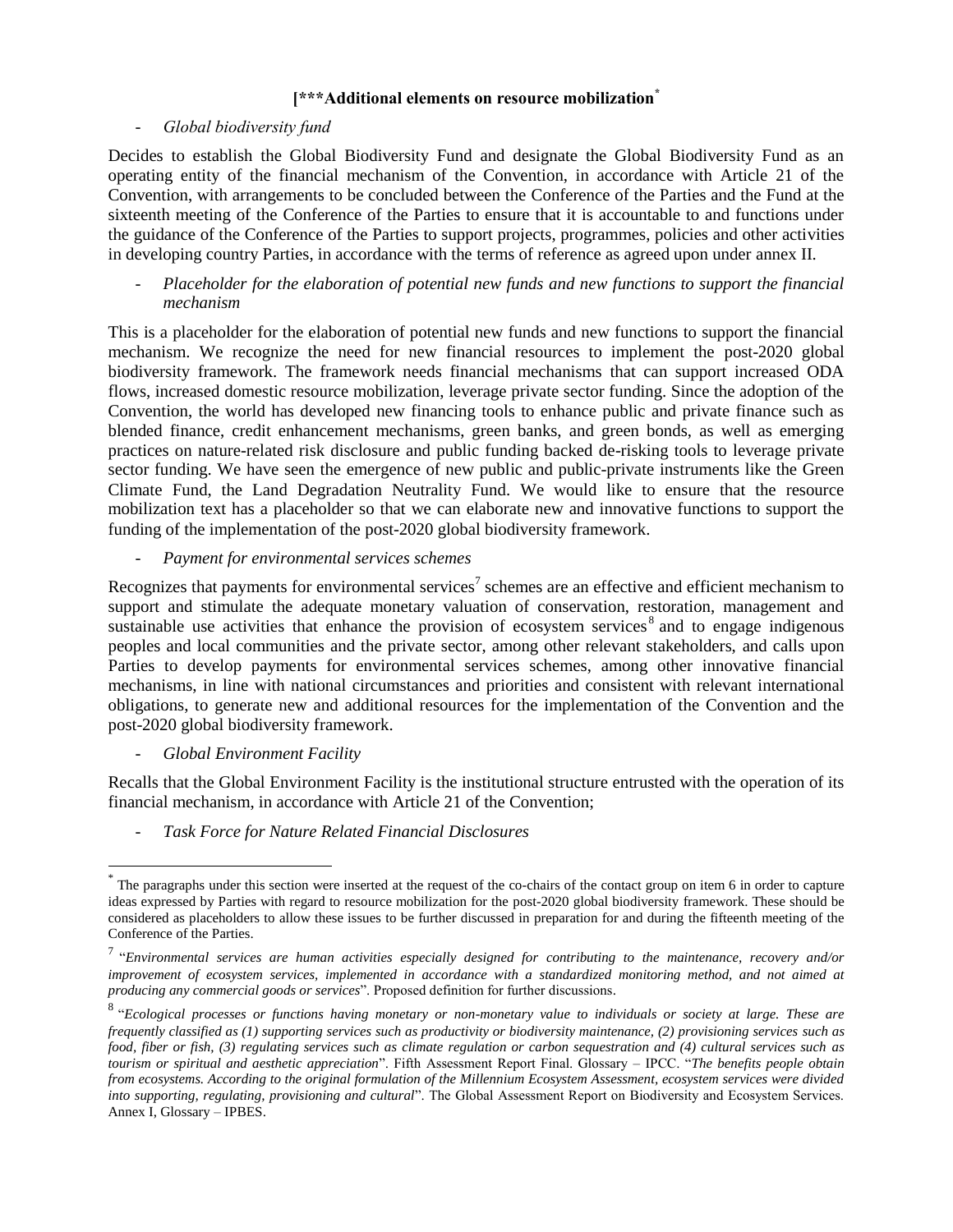CBD/SBI/REC/3/6 Page 12

Recognizes that the Taskforce for Nature Related Financial Disclosures is an emerging risk management and disclosure framework for organizations to report and act on nature-related risks, and encourages Parties to ensure that companies, investors and lenders take steps to adequately account for nature-related risks and opportunities in their decisions.

## - *Multilateral benefit-sharing mechanism*

Determined to enhance access and benefit-sharing provisions and systems in order to contribute to an ambitious and transformative resource mobilization strategy for the post-2020 global biodiversity framework,

Further determined to create a practical system to ensure fair and equitable sharing of the benefits arising from the use of digital sequence information on genetic resources and associated traditional knowledge,

Decides, in the exercise of their sovereign rights over genetic resources, to establish a multilateral benefit-sharing mechanism, to operate as follows:

- (a) Each developed country Party shall, in accordance with Articles 20 and 15.7 of the Convention, take legislative, administrative or policy measures, as appropriate, to ensure that 1 per cent of the retail price of all commercial income resulting from all utilization of genetic resources, traditional knowledge associated with genetic resources or digital sequence information on genetic resources is shared through the multilateral benefit-sharing mechanism to support the conservation and sustainable use of biological diversity, unless such benefits are otherwise being shared on mutually agreed terms established under the bilateral system;
- (b) All monetary benefits shared under the multilateral benefit-sharing mechanism shall be deposited in a global biodiversity benefit-sharing fund operated by the Global Environment Facility, as the financial mechanism of the Convention, and this global fund shall also be open for voluntary contributions from all sources;
- (c) The global biodiversity benefit-sharing fund shall be used, in an open, competitive, project-based manner, to support on the ground activities aimed at the conservation of biological diversity and the sustainable use of its components, in line with the ecosystembased approach, caried out by indigenous peoples, local communities and others, in pursuit of spending priorities identified from time to time by the Intergovernmental Science-Policy Platform on Biodiversity and Ecosystem Services through scientific assessments.

Requests the Executive Secretary, in consultation with all Parties and the Global Environment Facility, to prepare options for national legislative, administrative or policy measures to implement the multilateral benefit-sharing system and to report back to the Conference of the Parties at its sixteenth meeting.

### - *Mother Earth centred actions*

Recognizing that principles of equity and common but differentiated responsibilities are key cornerstones of the Convention of Biological Diversity and that provision of new and additional finance is required to meet the needs of developing countries, including the appropriate access to relevant technologies, taking into account the importance of cosmobiocentric approaches of living well in harmony with Mother Earth to contribute to the post-2020 global biodiversity framework.

Prioritizes the provision of financial resources for implementation of "Mother Earth-centred actions" as interventions to protect, govern and manage sustainably systems of life and ecosystems through the implementation of integrated and participatory actions to achieve a complementary and harmonic relationships between human beings, nature and all living beings in the totality of Mother Earth, providing benefits and happiness for all life forms without commodification of nature's environmental functions, promoting transformative changes in human societies towards living well in harmony with Mother Earth, while achieving socioeconomic and environmental challenges in the context of the Rio conventions and the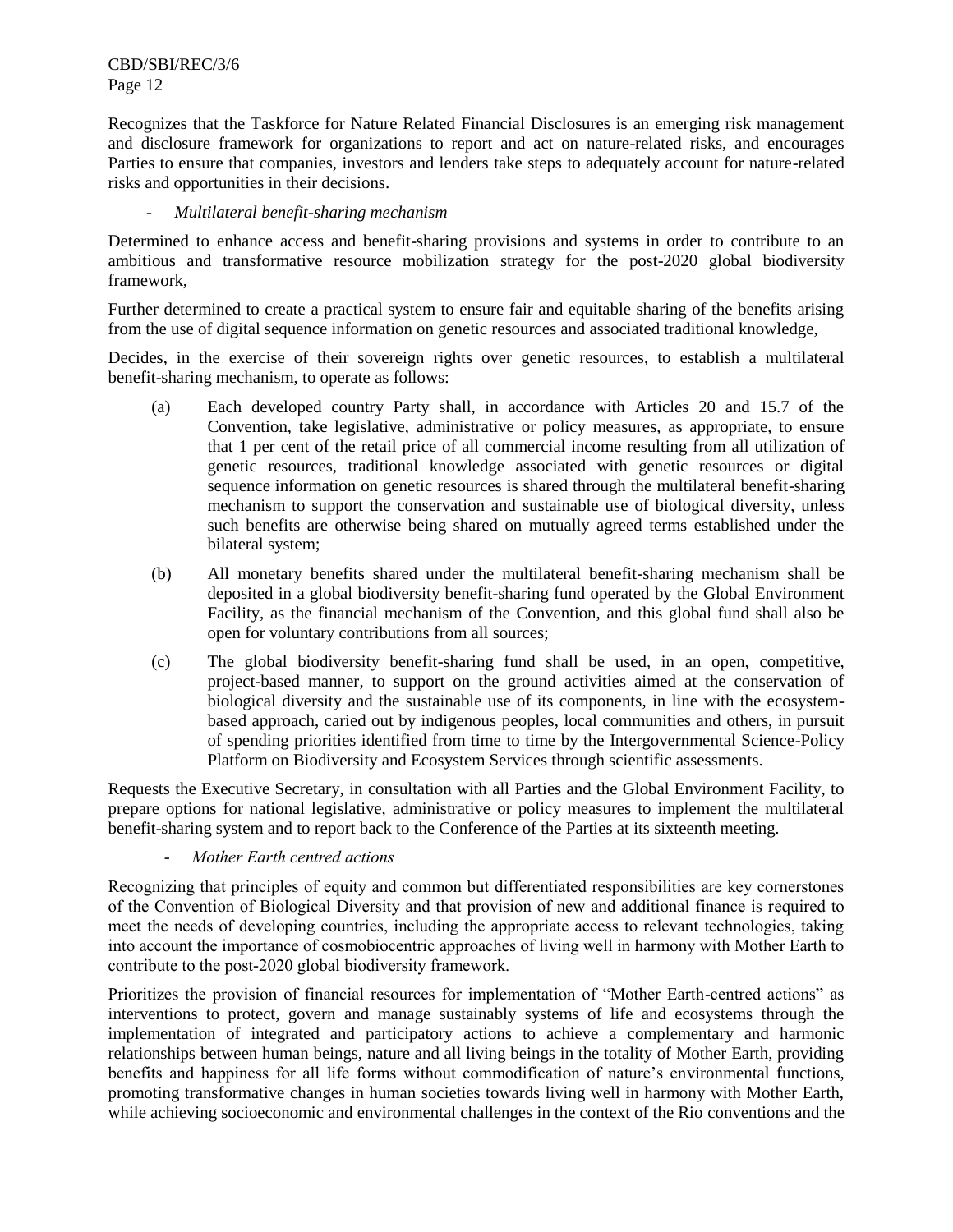Agenda 2030 for Sustainable Development. In particular, the prioritization for the provision of finance will be targeted to the following actions:

(a) Recognition of Mother Earth as a living being and subject of law;

(b) Development of policy instruments for protecting, managing and restoring nature without the commodification of its environmental functions;

(c) Integration of the cosmobiovision of indigenous peoples of living in harmony with Mother Earth in countries' policies, programmes and projects;

(d) Facilitates the epistemological parity between western-world modern science and easternworld ancestral science strengthening inter-scientific dialogue among them;

(e) Promotion of economic growth along with mechanisms of reciprocity for wealth redistribution, avoiding individuals' economic accumulation and inequities;

(f) Development of educational process related to the living well in harmony with Mother Earth civilizational horizon;

(g) Interventions for the promotion of respect to all forms of life on the planet, avoiding artificial and synthetic life and transhumanism;

(h) Promotion of peoples and nature's communities of life for the peaceful coexistence of all living beings in the totality of Mother Earth;

(i) Implementation of actions for strengthening the role indigenous peoples and local communities, women, girls and youth in the fulfilment of the objectives of the Convention on Biological Diversity;

(j) Implementation of joint mitigation and adaptation actions linked to sustainable development and poverty eradication, contemplating equity, common but differentiated responsibilities and non-market approaches to address climate crisis;

(k) Promotion of sustainable patterns of consumption and production, being aware of the limits of Mother Earth;

(l) Development of jurisdictional, integrated and socioecological approaches for the management of ecosystems, including protection of environmental functions, sustainable production systems and eradication of poverty;

(m) Enhancement of the participation of indigenous peoples and local communities in the management of systems of life and ecosystems, recognizing social, economic, juridic, political and cultural plurality, among other aspects.

Requests the financial mechanism of the Convention, the Green Climate Fund, the Global Environment Facility as well as other bilateral and multilateral funding mechanisms, among other sources, to urgently provide financial and technical support as well as capacity-building for the full and effective implementation of "Mother Earth-centered actions", as referred to above, as a contribution to the post-2020 global biodiversity framework.

Requests developed countries, in accordance with Article 20 of the Convention, to provide necessary finance for the implementation of "Mother Earth-centred actions", commensurate to the needs of interested developing countries.

Invites interested countries, to include and implement "Mother Earth-centred actions" in their national biodiversity strategies and action plans, recognizing the important role of indigenous peoples and local communities, women, girls and youth.

Invites relevant international organizations and initiatives to support the implementation at all levels of "Mother Earth-centred actions".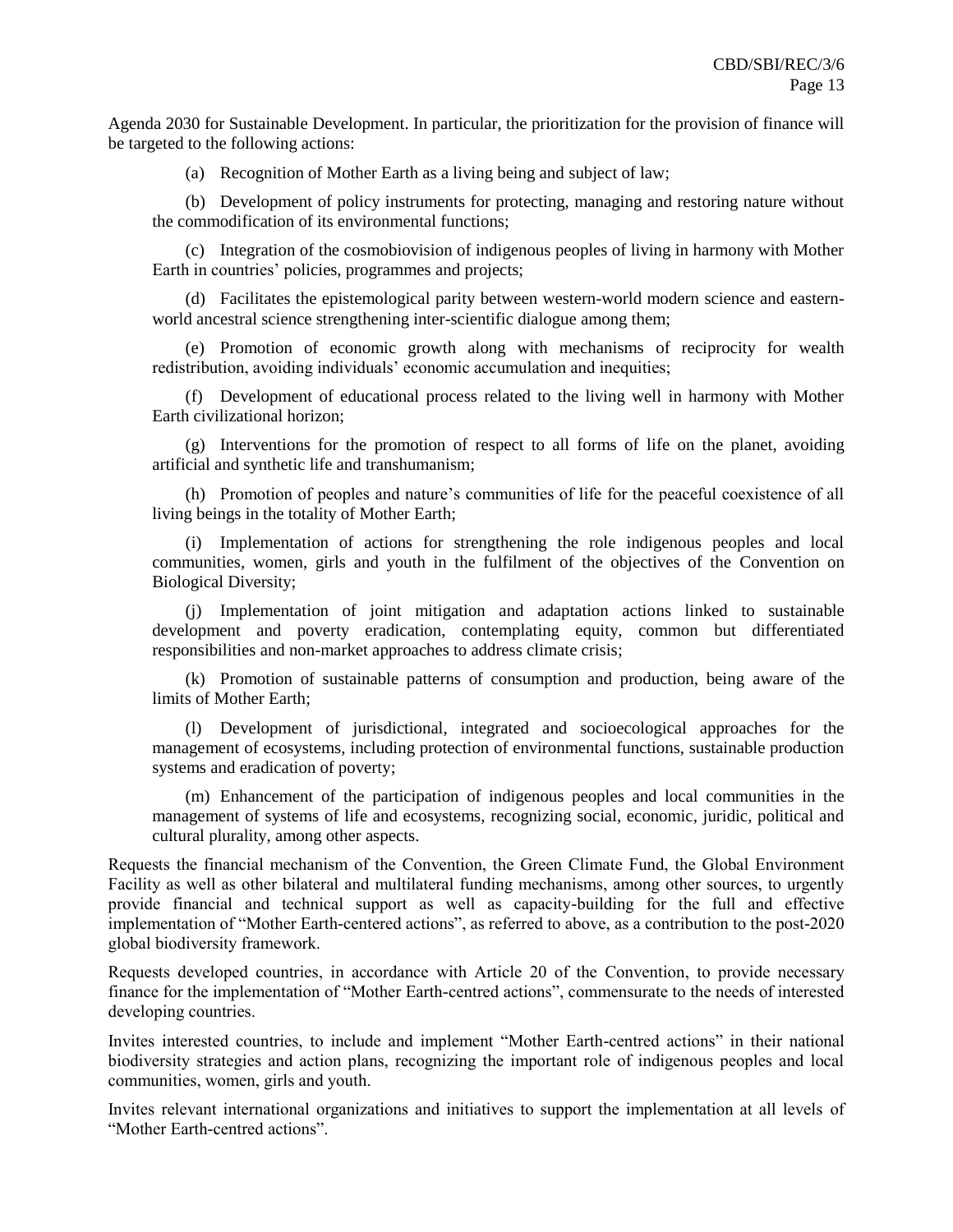CBD/SBI/REC/3/6 Page 14

Requests the Executive Secretary to establish an ad hoc technical expert group with terms of reference adopted at the fifteenth meeting of the Conference of the Parties to support enhancing and scaling-up financing and implementation of "Mother Earth-centred actions" at the national, regional and global levels, based on learning experiences and good practices, and provide a draft decision for approval by the Conference of the Parties at its sixteenth meeting.

*\*\*\* End of the section providing additional elements on resource mobilization \*\*\**]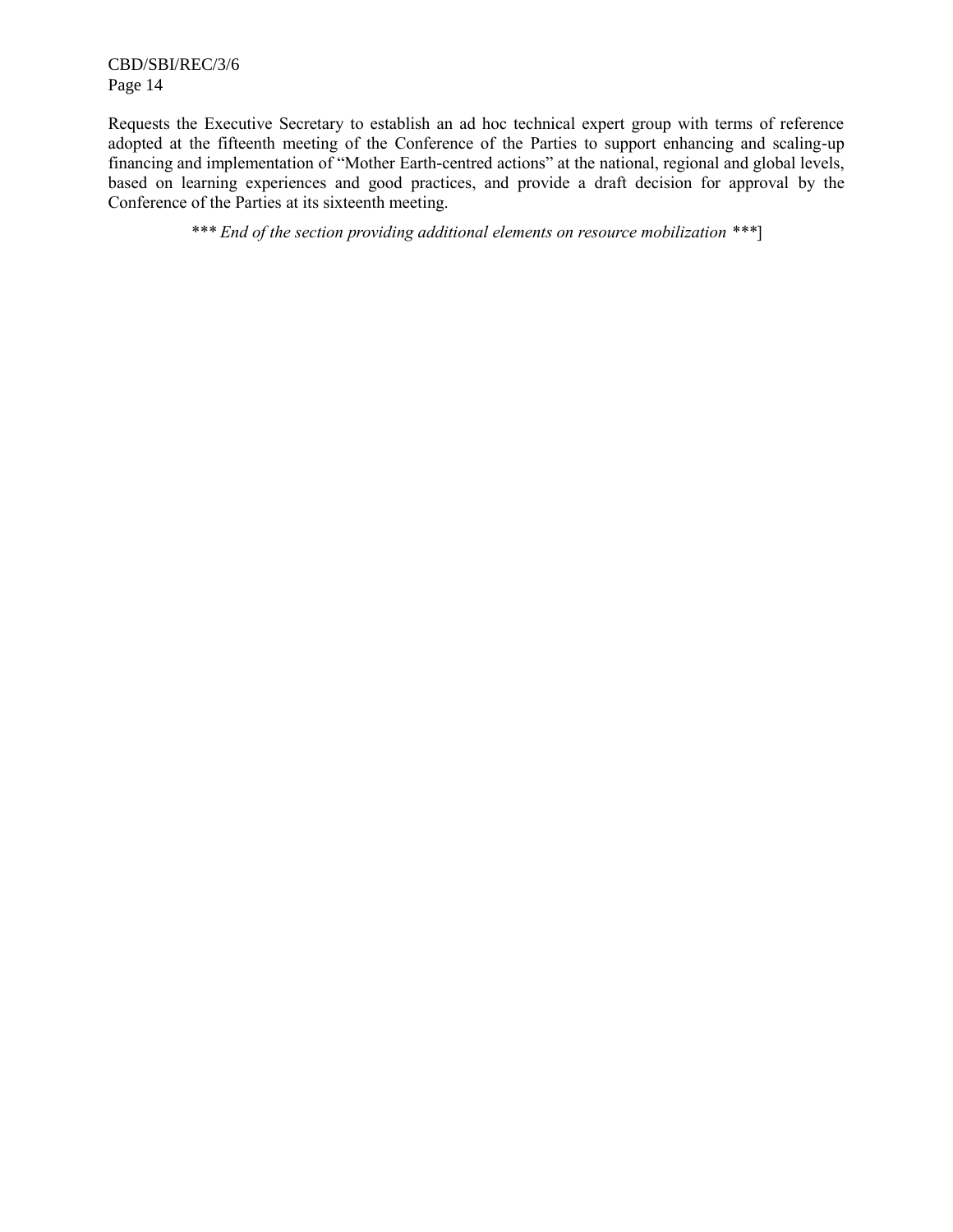#### *Annex I*

## **DRAFT RESOURCE MOBILIZATION COMPONENT OF THE POST-2020 GLOBAL BIODIVERSITY FRAMEWORK**

# **DRAFT [ELEMENTS OF A POSSIBLE SUCCESSOR TO THE CURRENT] STRATEGY FOR RESOURCE MOBILIZATION**

### **I. THE URGENCY**

1. Biodiversity is in decline globally and is declining more rapidly than at any other time in human history. This is occurring in all regions and is happening at the level of genes, species and ecosystems. Despite projections of some local increases in species richness and ecosystem productivity, the overall effect of global changes on biodiversity is projected to be negative, with adverse impacts on human socioeconomic well-being and health.

2. The *Global Assessment Report on Biodiversity and Ecosystem Services* issued by the Intergovernmental Science-Policy Platform on Biodiversity and Ecosystem Services in 2019 stressed the need for urgent action to address in an integrated manner the drivers of biodiversity loss, as well as those of climate change and land degradation. Pathways need to be developed for living in harmony with nature; this includes making changes in global financial and economic systems towards a globally sustainable economy and ensuring the full implementation of the post-2020 global biodiversity framework and the three objectives of the Convention. Mobilizing resources from all sources in a manner commensurate with the ambition of the post-2020 global biodiversity framework [and achieving a substantial increase in resources for developing countries, in line with Article 20 of the Convention and principle 7 of the Rio Declaration on Environment and Development,] is a critical precondition for its effective implementation.

3. The present [successor to the current] strategy for resource mobilization aims to assist the Parties to the Convention, with the support of relevant organizations and stakeholders, in developing and implementing their national biodiversity finance plans, with a view to collectively achieving the targets for resource mobilization of the post-2020 global biodiversity framework and mobilizing adequate and predictable financial resources to support the achievement of the post-2020 global biodiversity framework[,] [and] the three objectives of the Convention[, and, as applicable, the Protocols under the Convention].

4. The strategy considers the full range of funding sources. [It is geared towards implementation during an initial period up to 2030][It will apply from its adoption up to 31 December 2030], in accordance with the timeline of the post-2020 global biodiversity framework.

## **II. MISSION**

5. Resource mobilization [from all sources] is essential for achieving the objectives of the Convention and for implementing the post-2020 global biodiversity framework effectively. Meeting the resource mobilization targets of the framework will be necessary for other targets of the post-2020 global biodiversity framework to be met.

6. [Effective resource mobilization requires transformative, [participatory,] inclusive and equitable change across economies and society.] A strategic approach to resource mobilization [thus] consists of three crucial components:

[(a)][b] Reducing or redirecting resources causing harm to biodiversity;

[(b)][a] Generating additional resources from all sources to achieve the three objectives of the Convention [and its Protocols][, in accordance with Article 20 of the Convention];

(c) Enhancing the effectiveness[,] [and] efficiency [and transparency] of resource use.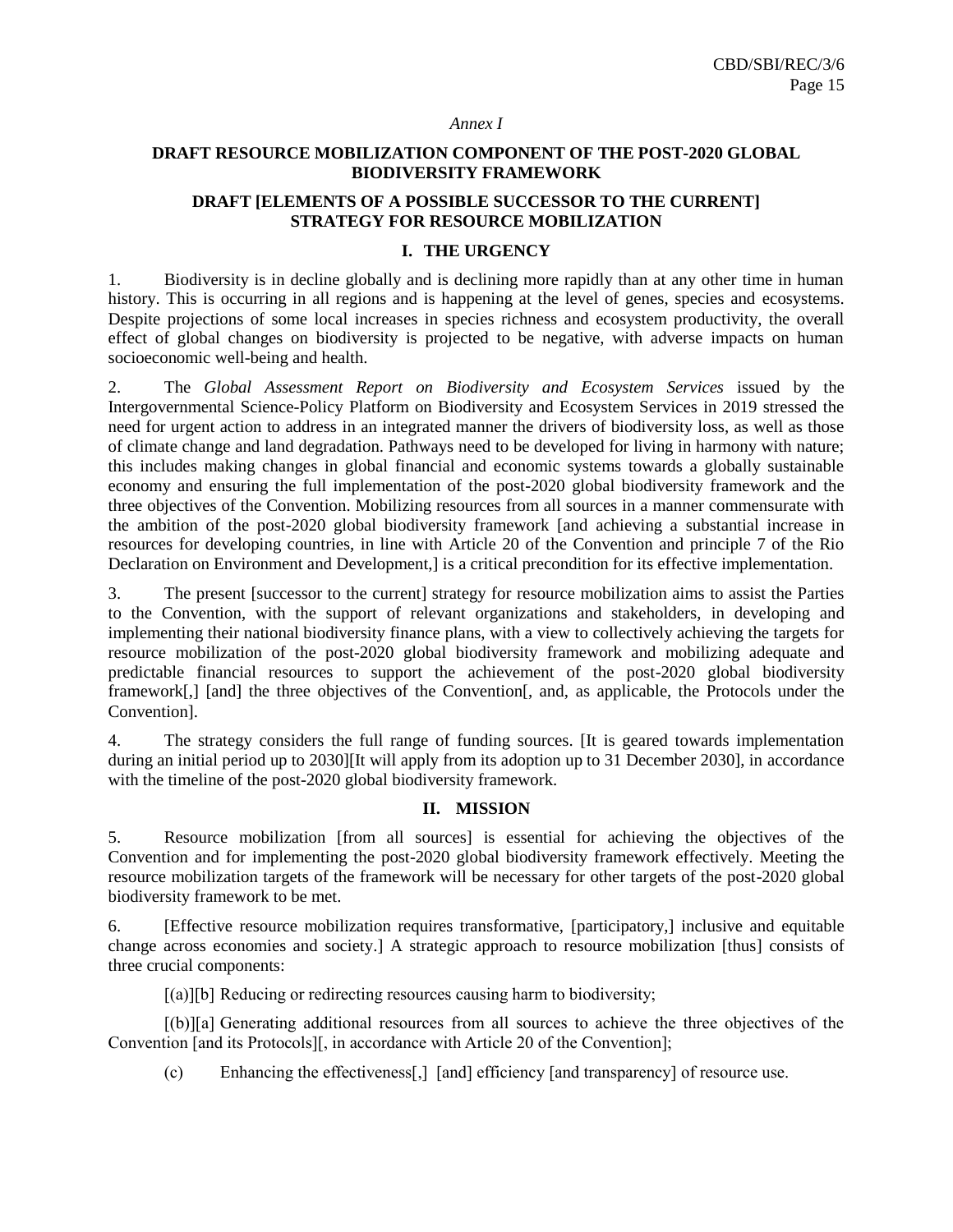### **III. GUIDING PRINCIPLES**

7. Two cross-cutting issues are highly relevant to resource mobilization activities. First, [in line with the Sustainable Development Goals,] the requisite transformative change referenced above must be inclusive and equitable. [Second, mainstreaming within the finance sector, in government budgets and policies, and national development plans is fundamental to reduce biodiversity loss, ensure co-benefits and increased resources for biodiversity, and achieve greater policy coherence and resource efficiency.] [Second, there are important linkages, and significant potential for cross-fertilization, to activities aimed at the mainstreaming of biodiversity across governments, economies and society, the associated targets of the post-2020 global biodiversity framework, and the indicative guidance provided in the long-term strategic approach to mainstreaming and its action plan. $\frac{9}{1}$  [At the same time, potential linkages between resource mobilization efforts and biodiversity mainstreaming will require a comprehensive and balanced assessment of the specific financial, capacity and technology gaps faced by developing Parties to access financial flows and support long-term mainstreaming policies.]

8. All societal actors have a role to play in resource mobilization, including inter alia: (a) national and subnational governments put in place enabling policies, capacities and financing mechanisms, both domestic and international; (b) businesses and the finance sector scale up and increase the biodiversitypositive impact of investments [and support sustainable business models and the sustainable use of biodiversity] while reducing harmful [investments][expenditure]; and (c) international development [finance] [agencies and banks, and philanthropic foundations] provides finance, technical support, and capacity development. [In addition, the important [financial and] non-financial resource contributions of indigenous peoples and local communities, acting as biodiversity stewards, as well as those of civil society, need to be fully recognized [and their capacity and empowerment to participate in decision making should be strengthened].<sup>10</sup>

9. In implementing the goals below, special consideration should be paid to the following guiding principles [and approaches]:

- [(a) Mobilize new and additional resources, including from new sources;]
- (b) Be results-oriented;
- (c) Promote efficiency, and effectiveness [and transparency];
- (d) [Ensuring predictable commitment of resources];
- (e) Build partnerships and synergies;
- (f) Support [successful] innovations;
- (g) Strengthen capacity and governance;
- (h) Raise awareness;

l

(i) [Ensure the full and effective participation of indigenous peoples and local communities,] [Take into account] gender, youth, [indigenous peoples and local communities,] and socioeconomic perspectives;

(j) Take into account synergies in programmes and financing among conventions, in particular climate co-benefits[, as appropriate];

- $[(k)$  Ensure human rights approach to the provision of ecosystems services;
- [(l) Strengthen environmental governance;]

 $10$  See the programme of work on Article 8(j) and related provisions, and strategy area III of the long-term approach to mainstreaming (CBD/SBI/3/13).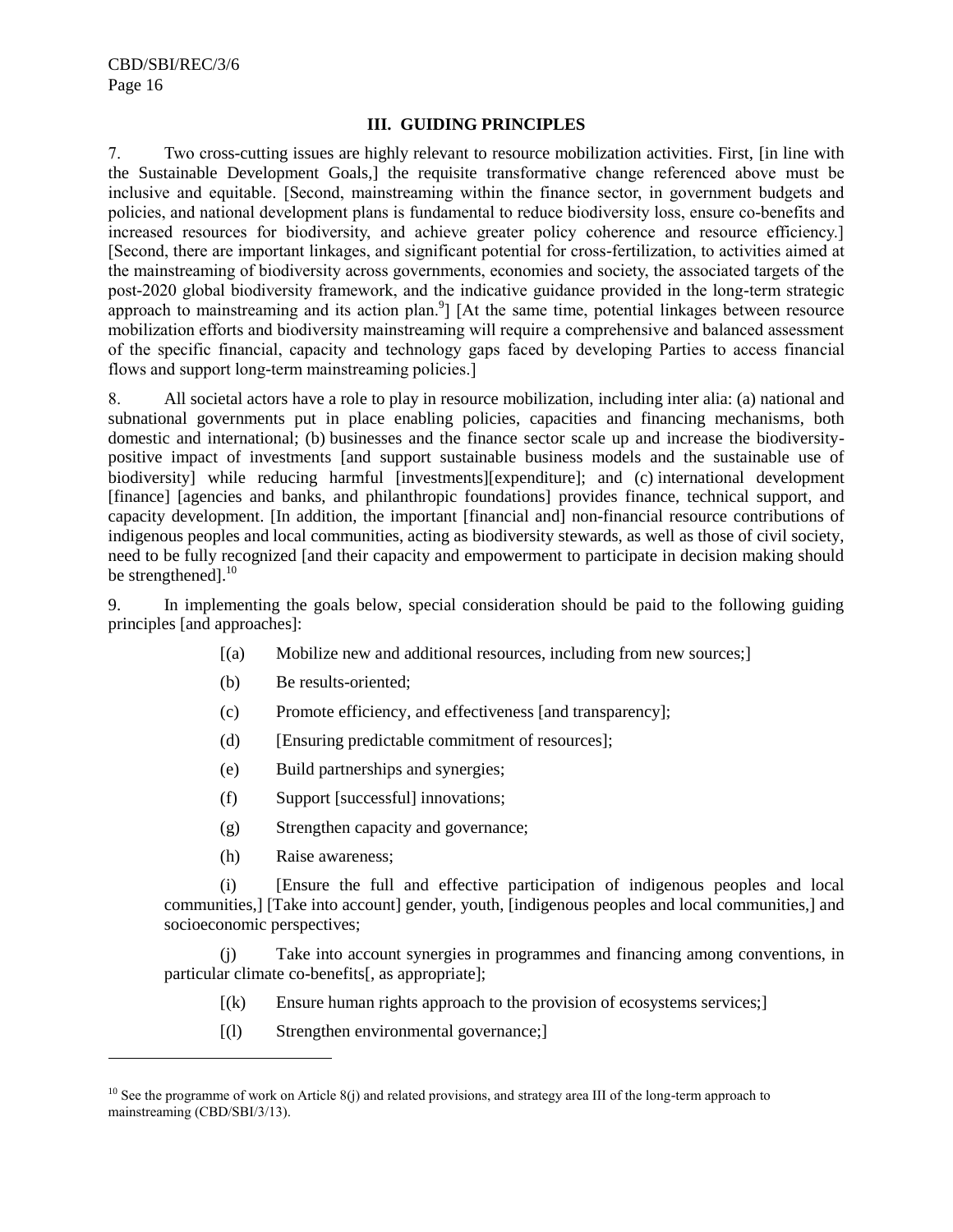# [(m) Ensure safeguards in biodiversity finance mechanisms.]

# **IV. STRATEGIC GOALS AND OBJECTIVES**

10. The third report of the Panel of Experts on resource mobilization (CBD/SBI/3/5/Add.3) provides further action-oriented guidance and good practice examples on how to implement the strategic goals and headline actions below.

# **[Goal: Alignment of financial flows**

The goal is overarching and seeks to enable the alignment of all financial flows with a pathway consistent with a biodiversity net-positive development to ensure the increased resilience of people and nature and to ensure the availability of sufficient resources for the implementation of the post-2020 global biodiversity framework. The strategic goals 1-3 below all support the achievement of this overarching goal.

## **Overarching goal**

All financial flows are consistent with a pathway towards a biodiversity net-positive development ensuring the increased resilience of people and nature.]

## **[Strategic goal 1][Strategic goal 2]**

# **Reduce or redirect resources causing harm to biodiversity**

11. The goal seeks to [address the main drivers of biodiversity-harmful activities and investments][ensure that biodiversity, and the services it provides, are appropriately factored into policies and relevant sectors,] through[, as appropriate,] the use of standards and guidelines, and regulatory and economic instruments[, taking into account the wide range of sustainable approaches to address harmful impacts on biodiversity and recognizing that there is no "one-size-fits-all" solution]. It requires avoiding, scaling back and redirecting expenditures that are harmful for biodiversity, including but not limited to harmful subsidies[, in line with the rights and obligations of Parties under other relevant international agreements]. This will in turn reduce the need for additional resources to conserve and restore biodiversity, and to use it in a sustainable manner, and is thus a key complement to goal 2 below. Envisaged headline actions are:

1.1 Review government budgets, in all [relevant] sectors and at all levels, [as appropriate,] with a view to [at least] avoiding or minimizing [net] harm to biodiversity and ecosystems [and people];

1.2 [Eliminate][Reduce], phase out, or reform incentives, including subsidies, that are harmful to biodiversity[, ecosystems and people]; develop and scale disincentives for actions that are harmful to biodiversity, and develop[, promote,] and scale positive [economic and regulatory] incentives to encourage biodiversity-positive actions, consistent and in harmony with the Convention and other relevant international obligations, and taking into account national socioeconomic conditions;

1.3 Identify and [incorporate][internalize] biodiversity impacts, dependencies and risks into the strategies, operations, and processes of the finance sector [and other productive sectors that rely on the provision of ecosystem services or/and that generate important impacts on nature,] with a view to [at least] avoiding or minimizing [net] harm to biodiversity and ecosystems [and people]caused by investment decisions [and support sustainable business models and foster the sustainable use of biodiversity];

1.4 Identify and incorporate biodiversity impacts, dependencies and risks into business models, operations and practices, with a view to [at least] avoiding or minimizing harm to biodiversity and ecosystems [and people] [and foster the sustainable use of biodiversity];

1.5 Identify and incorporate biodiversity impacts, dependencies and risks into strategies, operations and processes of international development finance actors, with a view to [at least]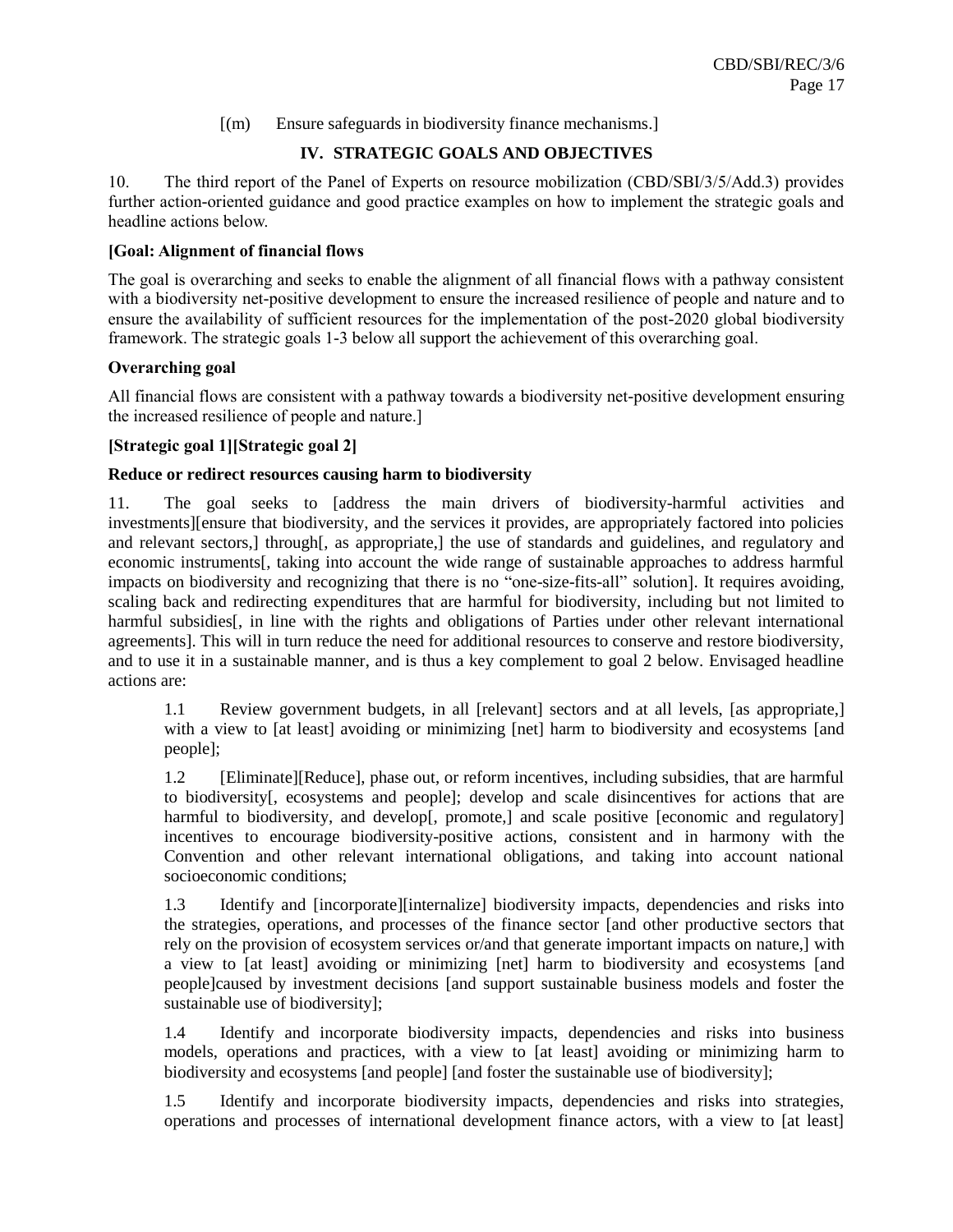avoiding or minimizing [net] harm [to biodiversity, ecosystems and people] caused by development finance, including climate finance[, as appropriate];

1.6 Take measures, including legislative or regulatory measures, as appropriate, that support alignment of financial flows [and production models] with biodiversity policy objectives;

[1.7 Design and implement a strategy aimed at high-level decision makers at the ministries of finance to communicate or "make the case" on the social benefits across different sectors of investing in biodiversity].

# **[Strategic goal 2][Strategic goal 1]**

# **Generate additional resources from all sources to achieve the post-2020 global biodiversity framework**

12. Generating new and additional international and domestic resources from all sources, private and public, remains a fundamental part of resource mobilization, in accordance with Article 20 of the Convention. Scaling up resources includes increasing flows that are directed primarily towards [biodiversity] [the three objectives of the Convention], as well as identifying and increasing biodiversity co-benefits from funding intended primarily to achieve other objectives[, as appropriate]. In order to implement the post-2020 global biodiversity framework and its resource mobilization targets effectively, envisaged headline actions are to be taken in a commensurate manner. They are:

2.1 Increase [the provision of predictable resources from developed countries to meet the incremental cost of implementing the global biodiversity framework in developing countries and countries with economies in transition, as well as other] direct and [indirect] biodiversity-related international [finance ] [financial flows] [for developing countries and countries with economies in transition], [to support the implementation of the three objectives of the Convention] [including through [nature-based solutions in] climate and other development finance [, as appropriate]];

[2.2 Increase biodiversity co-benefits from relevant development finance, as appropriate.]

2.3 Increase domestic public biodiversity-related expenditure, [both direct and indirect];

2.4 [Increase private investment in [biodiversity-positive projects][projects that contribute to the conservation and sustainable use of biodiversity], including by identifying and addressing barriers for investors[, start-ups] and project developers][, and additionally through investments in science, research, and technology to transform their production models and practices in order to reduce their negative impacts on biodiversity]. [Identify and address barriers of investment into biodiversity-positive projects for private sector investors and project developers, with a view of increasing the overall level of investment in such projects];

[2.5 Enhance the [implementation][terms] of agreements related to access to genetic resources and the fair and equitable sharing of the benefits arising out of their utilization [for conservation and sustainable use of biodiversity][, in particular the Nagoya Protocol]];

[2.6 Promote the bioeconomy as a strategy for moving towards a sustainable use model and speed up the decarbonization of national economies].

## **Strategic goal 3**

## **Enhance the effectiveness[,] [and] efficiency[, and transparency] of resource use**

13. Effective resource mobilization requires recognizing the importance of inter alia: (a) sound [, equitable,] [and transparent] governance and planning [, including full and effective participation of indigenous peoples and local communities, women and youth]; (b) capacity-building; (c) the creation of [platforms and] partnerships; (d) effective design and uptake of international development finance; and (e) effective monitoring, reporting and review of results[; and (f) identifying synergies with other Conventions and across the public and private sector]. These [elements of an] enabling [environment]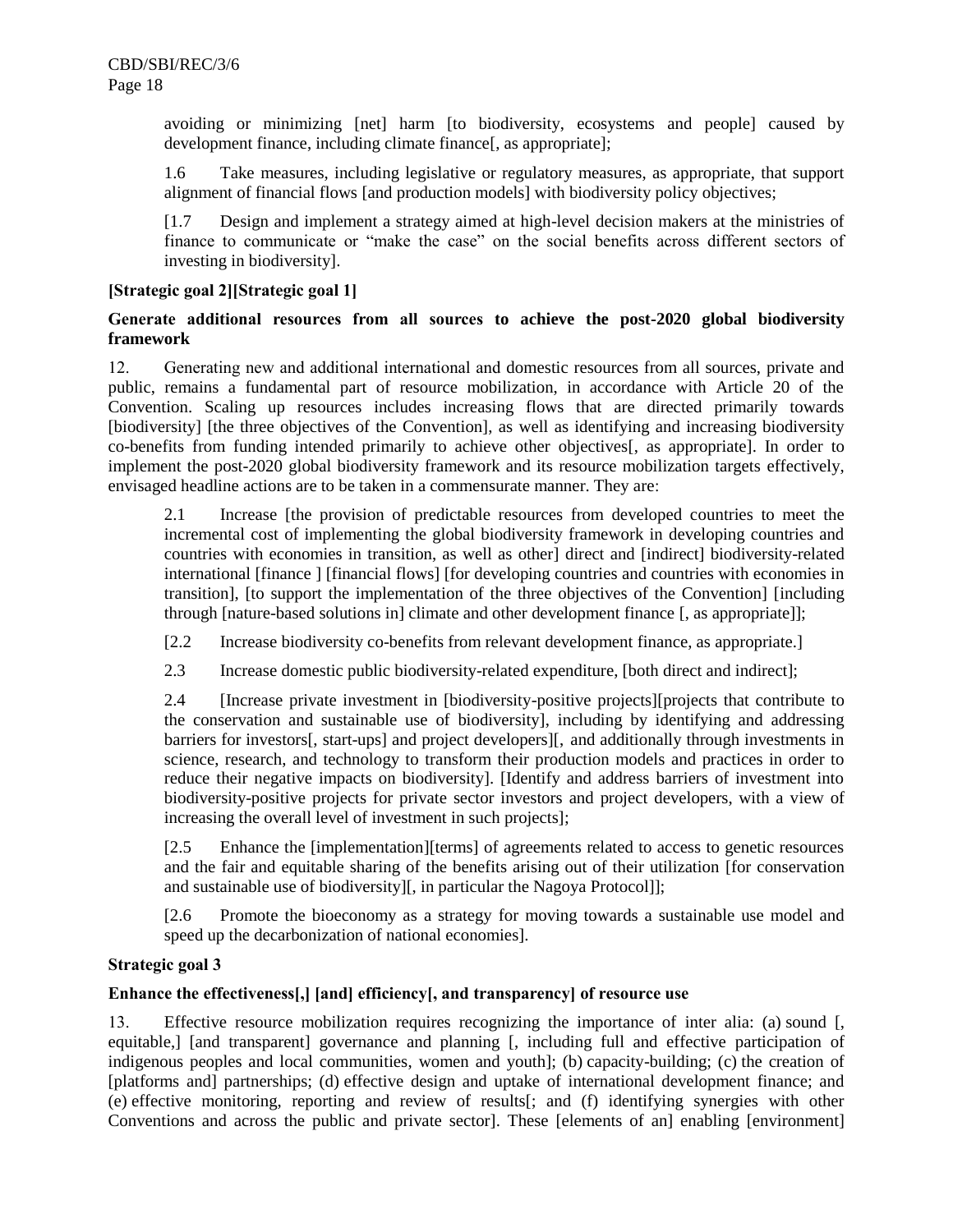[actions] seek to ensure that mobilized resources are used wisely, and support efforts to reduce or redirect resources causing harm to biodiversity. [Envisaged headline actions are] [Possible activities to improve the enabling environment are inter alia]:

3.1 Review and improve, as needed [and as appropriate], [equitable] governance and planning processes within the public sector [and with the private sector];

3.2 Create effective partnerships and associated platforms to support policy coherence, shared learning, and the development and application of [joint] [participatory, conflict-based, collaborative] approaches, including [with the private sector, ]with indigenous peoples and local communities, [with vulnerable groups,] and with civil society;

3.3 Enhance capacity-building, technical assistance and technological cooperation [and technology transfer] [on a sustained [and predictable] basis];

3.4 Enhance the [predictability] [effectiveness [and] [,]efficiency][, and transparency] of the [flow][mobilization] and uptake of international [and domestic] [development][public and private] finance;

3.5 Improve monitoring[, reporting, accountability and transparency] processes for resource mobilization.

# **V. IMPLEMENTATION**

14. The effective implementation of the [successor to the current] strategy for resource mobilization will require an unremitting effort by Parties, other Governments and all relevant stakeholders at all levels. Political will and commitment to better recognize the importance of biological diversity in sustainable development need to be reinforced in order to achieve the resource mobilization targets of the post-2020 global biodiversity framework[, as a critical precondition to implementation of the framework as a whole][, as well as for the effective implementation of national biodiversity strategies and action plans at the national level].

15. The [successor to the current] strategy for resource mobilization [will][shall] assist [countries][Parties] in developing a national biodiversity finance plans in support of national implementation of the post-2020 global biodiversity framework[ and its global targets for resource mobilization]. Their development and implementation should involve key stakeholders, such as nongovernmental organizations, indigenous peoples and local communities, [vulnerable groups], businesses and the financial sector, and [international development finance][organizations providing domestic and international support for the implementation].

## **Option A**

[16. The Conference of the Parties and the Subsidiary Body on Implementation will keep the implementation of the strategy for resource mobilization under review, based on reports by Parties and relevant organizations and initiatives, and compiled and analysed by the Executive Secretary, as appropriate.]

## **Option B**

[16. The Conference of the Parties, based on recommendations by the Subsidiary Body on Implementation, will revise the strategy for resource mobilization at its sixteenth meeting, based on these draft elements and submissions by Parties as well as relevant organizations and initiatives. The submissions will be compiled and synthesized by the Executive Secretary and provided as an input for consideration by the Subsidiary Body on Implementation at its fourth meeting.]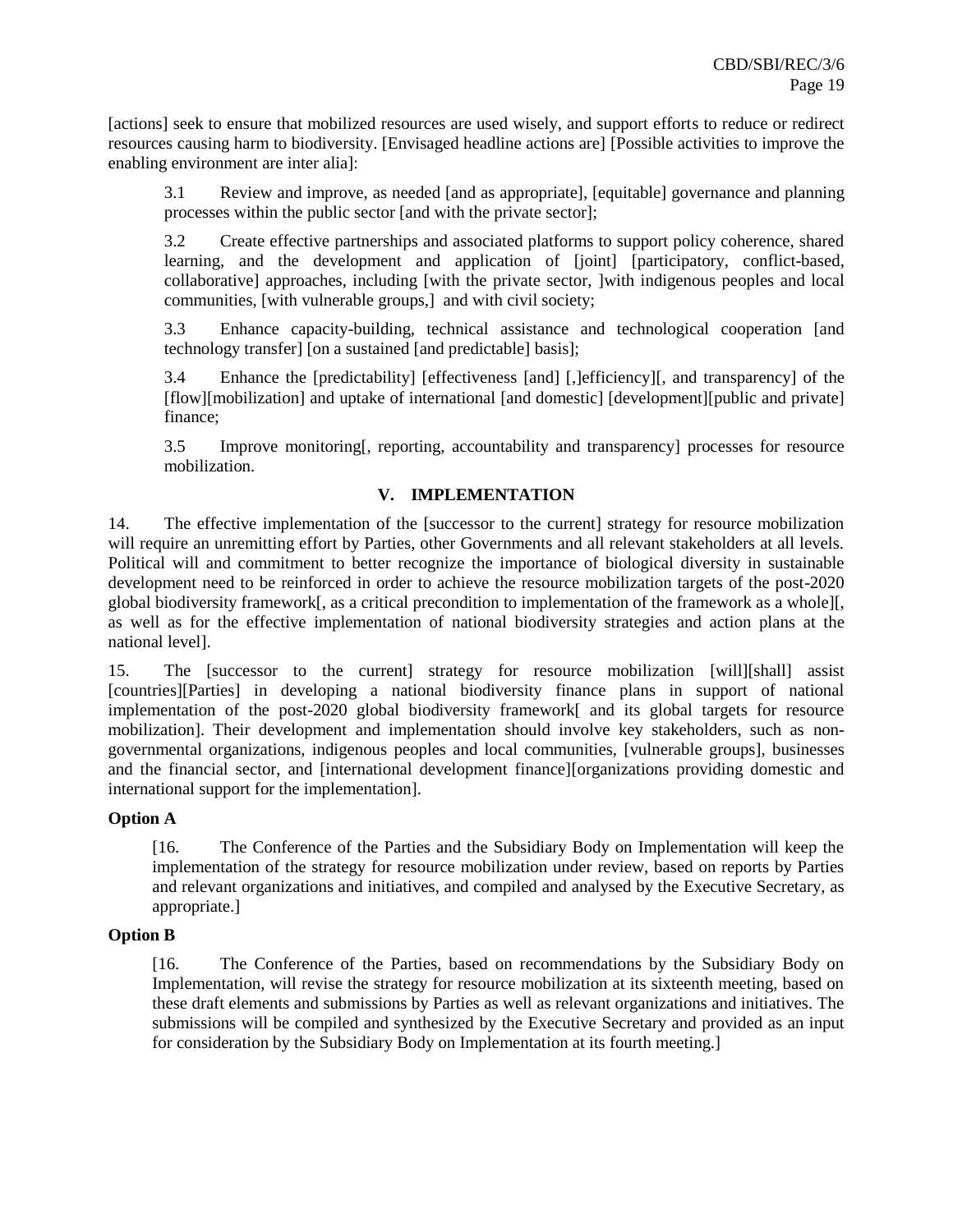*[Annex II*

*(As referred to in the section providing additional elements on resource mobilization)*

### **TERMS OF REFERENCE FOR THE GLOBAL BIODIVERSITY FUND**

The Conference of the Parties,

Recalling Article 21 of the Convention,

Recognizing the urgency of halting and reversing the loss of biodiversity worldwide and the need of adequate and predictable financial resources to support the implementation of the Convention and the post-2020 global biodiversity framework in developing countries Parties,

Committing to the successful implementation of the global biodiversity framework,

1. Emphasizes that the Global Biodiversity Fund will be guided by the principles and provisions of the Convention and decides that the Global Biodiversity Fund will be governed and supervised by a Board that will have full responsibility for funding decisions;

2. Decides that the Board will have 24 members, composed of an equal number of members from developing and developed country Parties and that representation from developing country Parties will include representatives of relevant United Nations regional groupings and representatives from small island developing States and least developed countries;

3. Decides to provide guidance to the Board of the Global Biodiversity Fund, including on matters related to policies, programme priorities and eligibility criteria and matters related thereto, taking into account the Board's annual reports to the Conference of the Parties on its activities;

4. Requests the Board to operationalize the Fund in an expedited manner;

5. Requests the Board to balance the allocation of the Global Biodiversity Fund resources between the three objectives of the Convention, including inter alia by supporting projects that enhance the provision of ecosystem services and stimulating the development of payments for environmental services schemes in recipient countries;

6. Also requests the Board to develop a transparent no-objection procedure to be conducted through national designated authorities, in order to ensure consistency with national biodiversity strategies and plans and a country driven approach and to provide for effective direct and indirect public and private sector financing by the Global Biodiversity Fund. Further requests the Board to determine this procedure prior to approval of funding proposals by the Fund;

7. Stresses the need to secure funding for the Global Biodiversity Fund, to facilitate its expeditious and transparent operationalization, and requests the Board to establish the necessary policies and procedures, which will enable an early and adequate replenishment process and facilitate subsequent replenishments;

8. Decides that the Fund will have a streamlined programming and approval process to enable timely disbursement and that the Board shall develop simplified processes for the approval of proposals for certain activities, in particular small-scale activities;

9. Decides that the Fund will adopt a system of country allocations, with a view to ensuring greater predictability, transparency and country ownership in the allocation and programming of resources, taking into account global benefits for biodiversity;

10. Decides that decisions of the Board will be taken by consensus of the Board members and that the Board will develop voting procedures for adopting decisions in the event that all efforts at reaching consensus have been exhausted, ensuring that each Board Member shall be entitled to one vote;